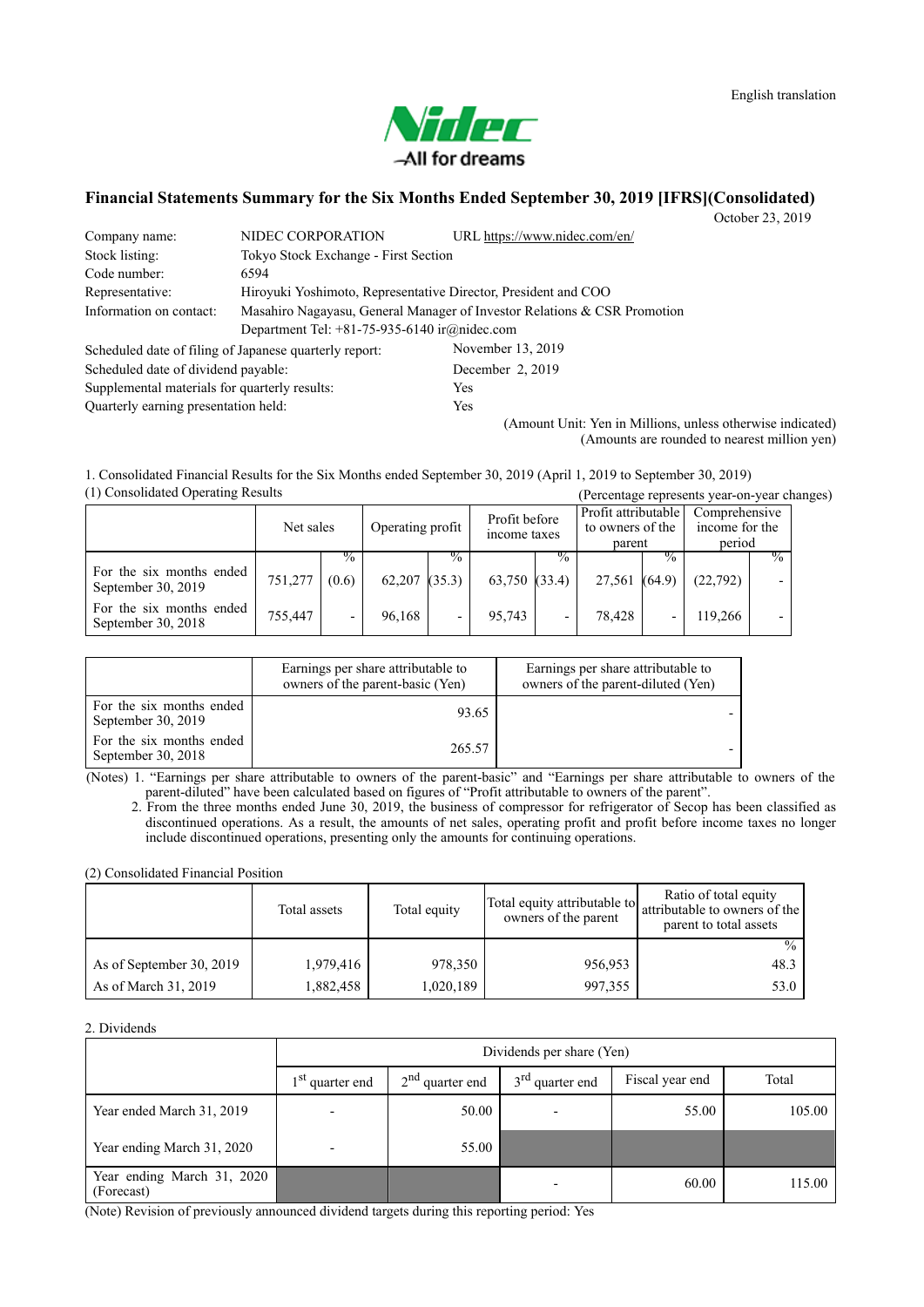3. Forecast of Consolidated Financial Performance for the Year ending March 31, 2020 (April 1, 2019 to March 31, 2020)

| (Percentage represents year-on-year changes) |           |               |                  |               |                               |               |                                                |               |                                                                     |
|----------------------------------------------|-----------|---------------|------------------|---------------|-------------------------------|---------------|------------------------------------------------|---------------|---------------------------------------------------------------------|
|                                              | Net sales |               | Operating profit |               | Profit before<br>income taxes |               | Profit attributable to<br>owners of the parent |               | Earnings per share<br>attributable to owners<br>of the parent-basic |
|                                              |           | $\frac{0}{0}$ |                  | $\frac{0}{0}$ |                               | $\frac{0}{0}$ |                                                | $\frac{0}{0}$ | (Yen)                                                               |
| Fiscal year end                              | 1,650,000 | 11.8          | 150,000          | 15.4          | 145,000                       | 11.0          | 100,000                                        | (9.5)         | 339.80                                                              |

(Note) Revision of the previously announced financial performance forecast during this reporting period: Yes

### **Notes**

(1) Changes in Significant Subsidiaries during This Period (changes in "specified subsidiaries" (*tokutei kogaisha*)

resulting in the change in scope of consolidation) : Yes (Newly consolidated) 3 companies NIDEC COMPRESSOR (BEIJING) CO., LTD. Ealing Compania de Gestiones y Participaciones SA

Embraco Industria de Compressores e Solucoes em Refrigeracao Ltda.

(2) Changes in Accounting Policies and Changes in Accounting Estimates:

- 1. Changes in accounting policies required by IFRS : Yes
- 2. Changes in accounting policies due to other reasons : None
- 3. Changes in accounting estimates : None

(3) Number of Shares Issued (Ordinary Shares)

As of September 30, 2019: 298, 142, 234 As of March 31, 2019: 298, 142, 234 1. Number of shares issued at the end of the period (including treasury stock):

As of September 30, 2019: 3,848,767 As of March 31, 2019: 3,848,312 2. Number of treasury stock at the end of the period:

For the six months ended September 30, 2019: 294, 293, 566 For the six months ended September 30, 2018: 295, 322, 474 3. Weighted-average number of shares outstanding during the period:

\*This quarterly report is not subject to quarterly review procedures by certified public accountants or an auditing firm.

\*Explanation for appropriate use of forecast and other notes

Forward-looking statements, such as forecast of consolidated financial performance, stated in this document are based on information currently possessed by NIDEC or certain assumptions that NIDEC has deemed as rational. NIDEC cannot make any assurances that the contents mentioned in these forward-looking statements will ever materialize. Actual financial performance could be significantly different from NIDEC's expectations as a result of various factors. For the assumptions used and other notes, please refer to "1. Overview of Operating Results, Etc. (3). Explanation Regarding Future Forecast Information of Consolidated Financial Results" on page 11.

In this document, the terms "we", "us", "our" and "NIDEC" refer to Nidec Corporation and consolidated subsidiaries or, as the context may require, Nidec Corporation on a non-consolidated basis.

NIDEC finalized the provisional accounting treatment for the business combination in the year ended March 31, 2019 and the six months ended September 30, 2019. Condensed quarterly consolidated financial statements and consolidated financial statements for the year ended March 31, 2019 reflect the revision of the initially allocated amounts of acquisition price as NIDEC finalized the provisional accounting treatment for the business combination.

From the three months ended June 30, 2019, the business of compressor for refrigerator of Secop has been classified as discontinued operations. As a result, the amounts of net sales, operating profit and profit before income taxes no longer include discontinued operations, presenting only the amounts for continuing operations. The result for the same period of the previous year is also reclassified similarly.

Investor presentation materials relating to our financial results for the six months ended September 30, 2019 are expected to be published on our corporate website on October 24, 2019.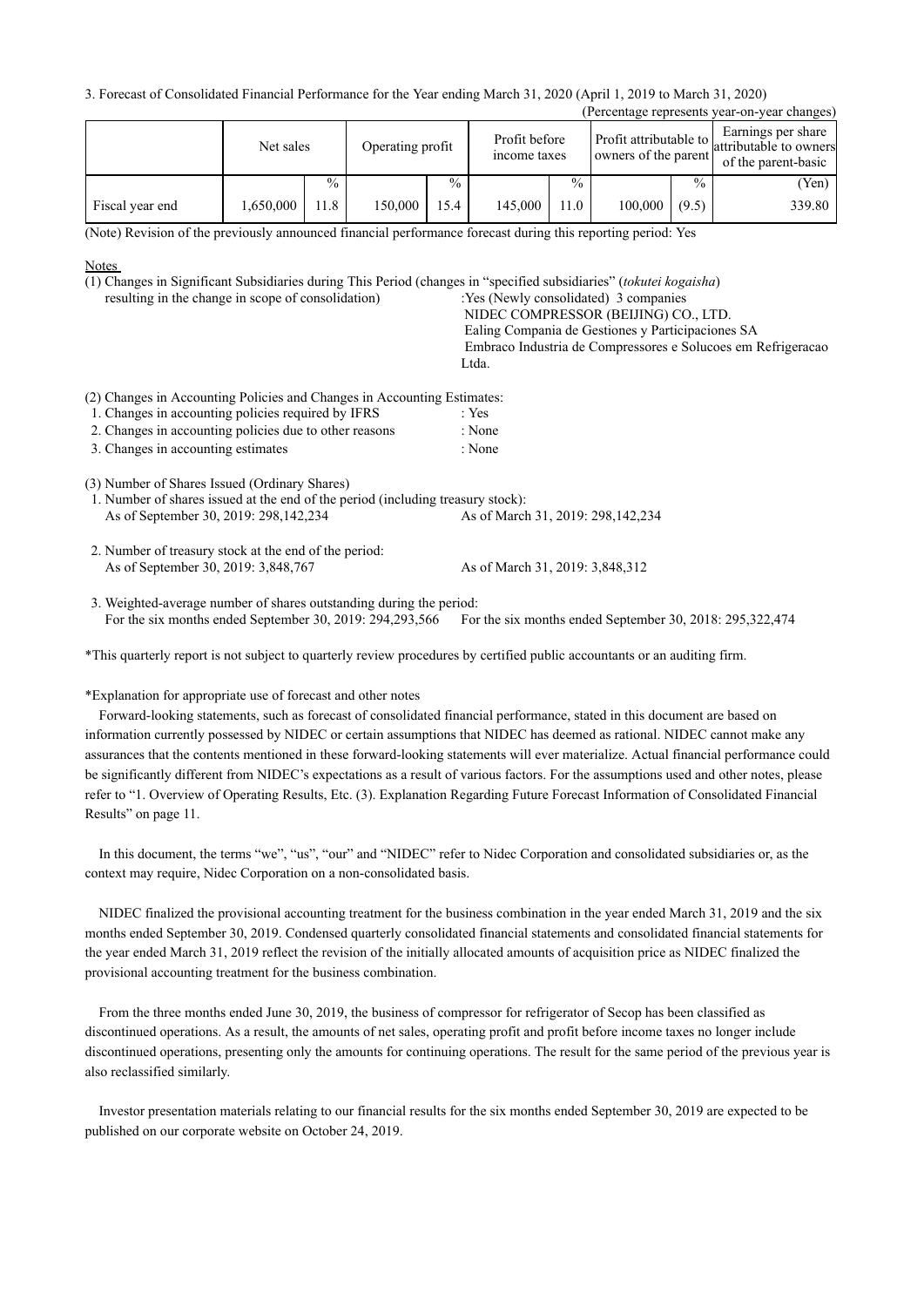## **1. Overview of Operating Results, Etc.**

### **(1) Overview of Operating Results for the Six Months Ended September 30, 2019**

### **1. Overview of Business Environment for the Six Months Ended September 30, 2019**

During the six months ended September 30, 2019, the global economy saw the U.S. economy, which had continued its expansion, begin to show signs of slowdown, as indicated by the September ISM Manufacturing Report on Business, which reported the lowest level since June 2009, the month immediately after the end of the 2008 financial crisis, due to several factors including the ongoing trade friction between the U.S. and China. This circumstance prompted the Federal Reserve Board (FRB) to cut interest rates twice, in July and September respectively, and there remains a possibility of further rate cuts ahead of next year's U.S. presidential election. In the meantime, China is being plagued by its sluggish manufacturing and retail industries and the aforementioned trade dispute with the U.S., while in Europe, its central bank, the ECB, cut interest rates in September for the first time in three and a half years out of concern for a possible economic slowdown on the continent, and political entanglements persist in the U.K. over its withdrawal from the European Union (the Brexit). Under these circumstances, the future of the Japanese economy remains uncertain with prolonged anxieties based on, among other factors, the impacts of the ongoing U.S.-China trade dispute, the strong yen caused by the interest rate cuts in Europe and the U.S., and the impacts of the recent consumption tax hike.

It was under such an environment that NIDEC (Nidec Corporation and its consolidated subsidiaries) continues to pursue our targets for the fiscal year ending March 31, 2021 of consolidated net sales of ¥2 trillion and an operating profit of ¥300 billion based on our mid-term strategic goal, "Vision 2020".

In addition, NIDEC was ordered sales of the business of compressor for refrigerator of Secop as the condition of acquisition of Embraco by European Commission. In accordance with this order, in April 2019, NIDEC conferred effective operational control over Secop on a Hold Separate Manager and a Monitoring Trustee. As a result, NIDEC excluded Secop from consolidation and classified the loss related to this as discontinued operations on condensed quarterly consolidated statements of income. In September 2019, NIDEC completed share transfer of Secop and there was ¥19,955 million of the loss from discontinued operations for the six months ended September 30, 2019.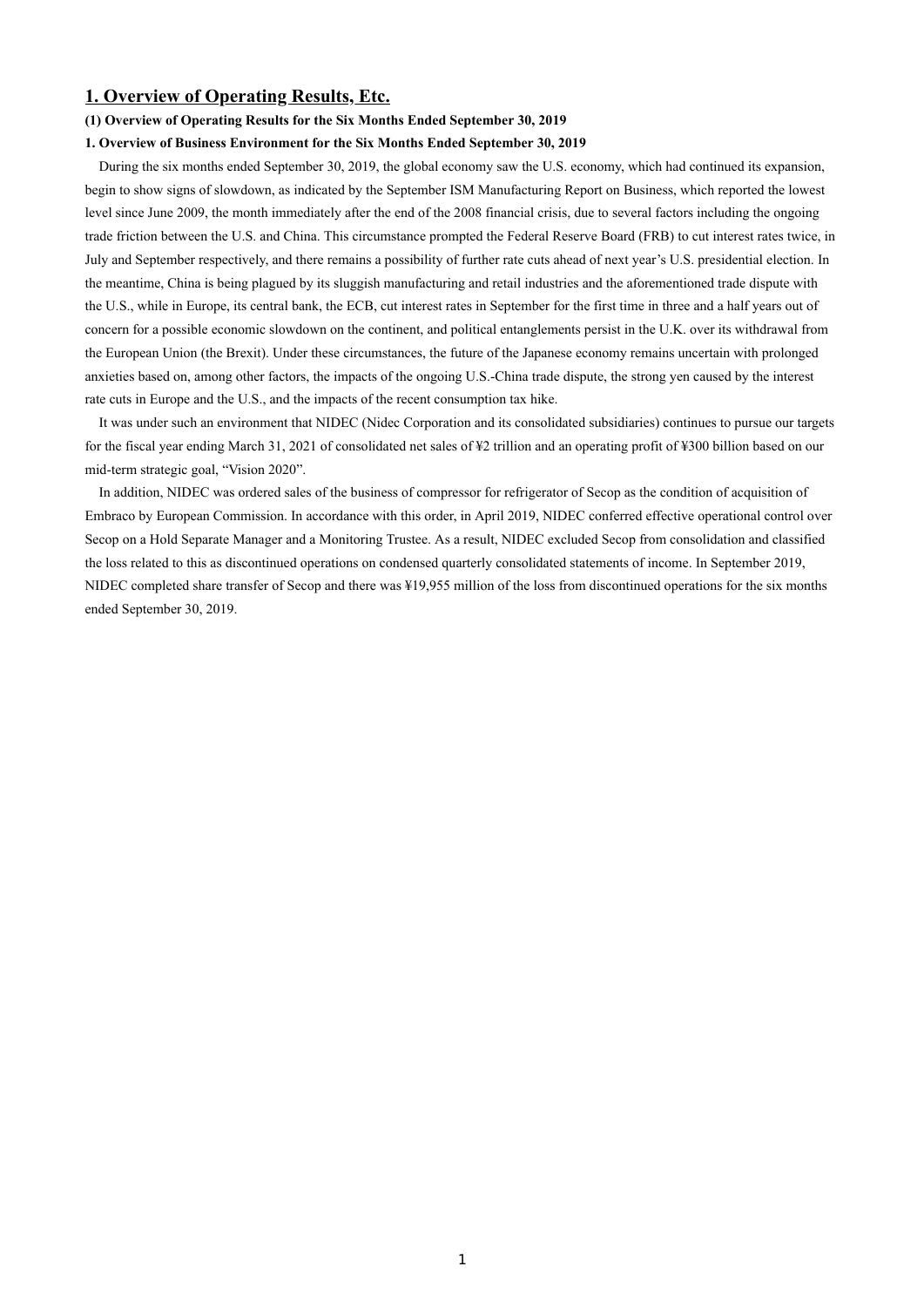### **2.Consolidated Operating Results**

|                                                           |                                        |          |                          | (Yen in millions) |
|-----------------------------------------------------------|----------------------------------------|----------|--------------------------|-------------------|
|                                                           | For the six months ended September 30, |          | Increase or              |                   |
|                                                           | 2018                                   | 2019     | decrease                 | Ratio of change   |
| Net sales                                                 | 755,447                                | 751,277  | (4,170)                  | $(0.6)\%$         |
| Operating profit                                          | 96,168                                 | 62,207   | (33,961)                 | $(35.3)\%$        |
| Operating profit ratio                                    | 12.7%                                  | 8.3%     | $\overline{\phantom{a}}$ |                   |
| Profit before income taxes                                | 95,743                                 | 63,750   | (31,993)                 | $(33.4)\%$        |
| Profit for the period from continuing operations          | 76,737                                 | 48,705   | (28,032)                 | $(36.5)\%$        |
| Profit (loss) for the period from discontinued operations | 2,089                                  | (19,955) | (22,044)                 |                   |
| Profit attributable to owners of the parent               | 78,428                                 | 27,561   | (50, 867)                | $(64.9)\%$        |

**Consolidated Operating Results for the Six Months Ended September 30, 2019 ("this six-month period"), Compared to the Six Months Ended September 30, 2018 ("the same period of the prior year")**

Consolidated net sales from continuing operations decreased 0.6% to ¥751,277 million for this six-month period compared to the same period of the prior year. Operating profit decreased 35.3% to  $\frac{1}{2}62,207$  million compared to the same period of the prior year due to having recognized such approximately ¥8,500 million additional expenses as the upfront investment cost for the development and launch of products including traction motor systems (E-Axle) of which demand is rapidly expanding as well as approximately ¥3,000 million of the additional temporary cost of acquisition of Embraco to promote our modularization strategy, and others. The average exchange rate between the Japanese yen and the U.S. dollar for this six-month period was ¥108.63 to the U.S. dollar, which reflected an approximately 2% appreciation of the Japanese yen against the U.S. dollar, compared to the same period of the prior year. The average exchange rate between the Japanese yen and the Euro for this six-month period was ¥121.42 to the Euro, which reflected an approximately 7% appreciation of the Japanese yen against the Euro, compared to the same period of the prior year. The fluctuations of the foreign currency exchange rates had a negative effect on net sales by approximately ¥18,800 million and operating profit by approximately ¥4,700 million for this six-month period compared to the same period of the prior year.

Profit before income taxes decreased 33.4% to  $\frac{1}{2}63,750$  million and profit for the period from continuing operations decreased 36.5% to ¥48,705 million compared to the same period of the prior year, respectively.

Profit attributable to owners of the parent, including profit (loss) for the period from discontinued operations, decreased 64.9% to ¥27,561 million, due to the sales of the business of compressor for refrigerator of Secop.

NIDEC finalized the provisional accounting treatment for the business combination in the year ended March 31, 2019 and the six months ended September 30, 2019. Condensed quarterly consolidated financial statements for the year ended March 31, 2019 reflect the revision of the initially allocated amounts of acquisition price as NIDEC finalized the provisional accounting treatment for the business combination.

From the three months ended June 30, 2019, the business of compressor for refrigerator of Secop has been classified as discontinued operations. As a result, the amounts of net sales, operating profit and profit before income taxes no longer include discontinued operations, presenting only the amounts for continuing operations. The result for the same period of the previous year is also reclassified similarly.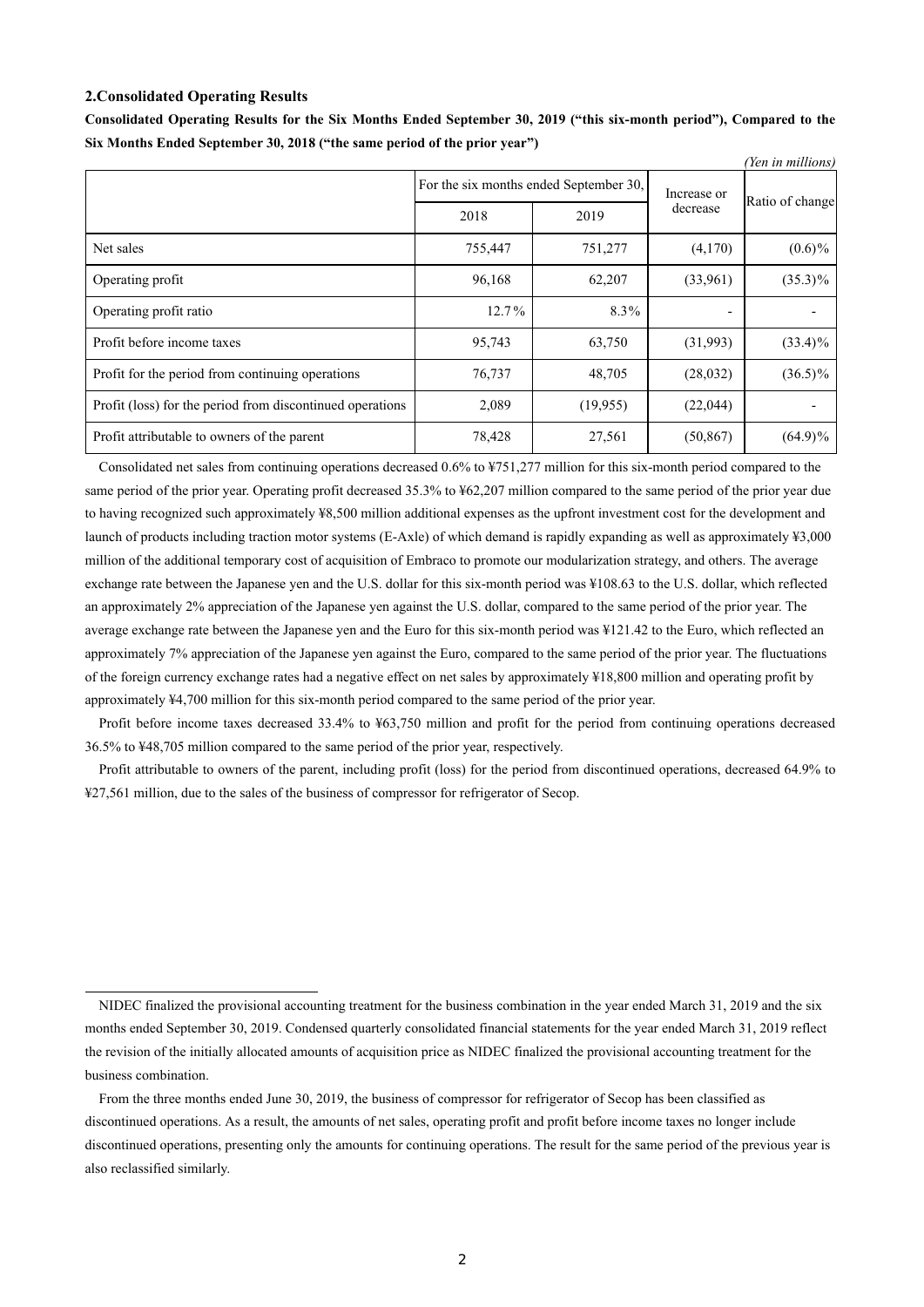**Operating Results by Product Category for This Six-Month Period Compared to the Same Period of the Previous Year**

**Small precision motors**

| <i>ren in munions)</i> |                                               |          |                                        |                          |                 |
|------------------------|-----------------------------------------------|----------|----------------------------------------|--------------------------|-----------------|
|                        |                                               |          | For the six months ended September 30, | Increase or decrease     | Ratio of change |
|                        |                                               | 2018     | 2019                                   |                          |                 |
|                        | Net sales to external customers               | 228,955  | 219,810                                | (9,145)                  | $(4.0)\%$       |
|                        | Spindle motors for hard disk<br>drives (HDDs) | 100,103  | 77,614                                 | (22, 489)                | $(22.5)\%$      |
|                        | Other small precision motors                  | 128,852  | 142,196                                | 13,344                   | 10.4%           |
| Operating profit       |                                               | 37,098   | 24,989                                 | (12,109)                 | $(32.6)\%$      |
| Operating profit ratio |                                               | $16.2\%$ | $11.4\%$                               | $\overline{\phantom{0}}$ |                 |

 $\overline{y}$  in  $\overline{y}$ 

Net sales of this category decreased 4.0% to ¥219,810 million for this six-month period compared to the same period of the prior year. The fluctuations of the foreign currency exchange rates had a negative effect on net sales of this category by approximately ¥5,300 million for this six-month period compared to the same period of the prior year.

Net sales of spindle motors for HDDs decreased 22.5% to ¥77,614 million for this six-month period compared to the same period of the prior year. The number of units sold of spindle motors for HDDs for this six-month period decreased approximately 23.3% compared to the same period of the prior year. Net sales of other small precision motors increased 10.4% to ¥142,196 million compared to the same period of the prior year.

Operating profit of this category decreased 32.6% to ¥24,989 million for this six-month period compared to the same period of the prior year, due to a decrease of the number of units of spindle motors for HDDs and other factors. The fluctuations of the foreign currency exchange rates had a negative effect on operating profit of this category by approximately ¥3,200 million.

### **Automotive products**

|                                 |                                        |         |                      | (Yen in millions) |
|---------------------------------|----------------------------------------|---------|----------------------|-------------------|
|                                 | For the six months ended September 30, |         |                      | Ratio of change   |
|                                 | 2018                                   | 2019    | Increase or decrease |                   |
| Net sales to external customers | 151,904                                | 150,832 | (1,072)              | (0.7)%            |
| Operating profit                | 22,895                                 | 13,582  | (9,313)              | $(40.7)\%$        |
| Operating profit ratio          | 15.1%                                  | $9.0\%$ |                      |                   |

Despite higher sales of products of actuators at Nidec Motors & Actuators and fully mass-produced traction motors at their plants, net sales of this category decreased 0.7% to ¥150,832 million compared to the same period of the previous year mainly due to the negative impact of unfavorable foreign exchange rates of approximately ¥5,300 million.

Operating profit of this category decreased 40.7% to ¥13,582 million compared to the same period of the prior year, mainly due to having recognized approximately ¥8,500 million of the additional upfront investment cost for the development and launch of products including traction motor systems (E-Axle) of which demand is rapidly expanding, and the negative impact of unfavorable foreign exchange rates of approximately ¥1,300 million.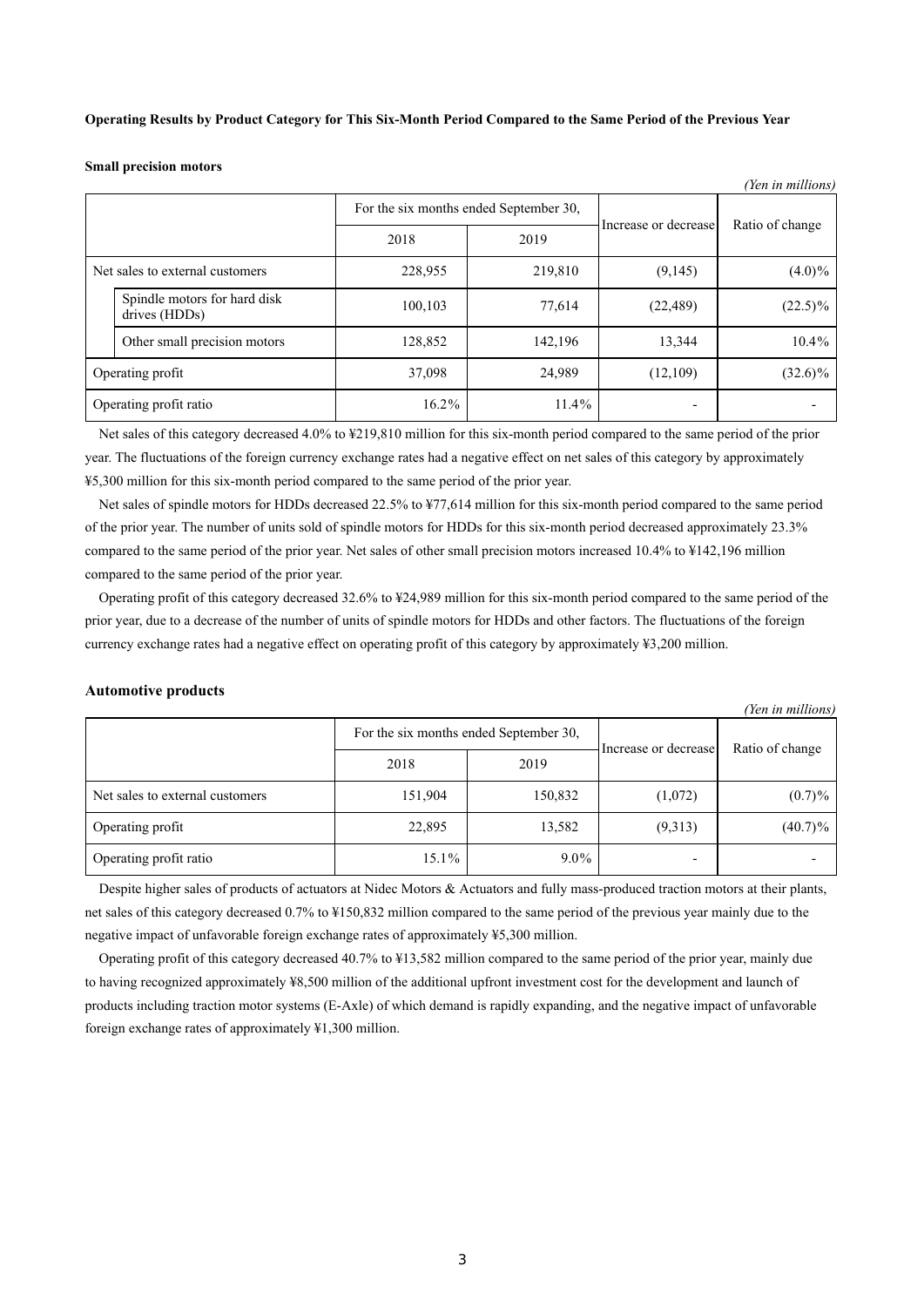## **Appliance, commercial and industrial products**

|                                 |                                        |         |                      | (Yen in millions) |
|---------------------------------|----------------------------------------|---------|----------------------|-------------------|
|                                 | For the six months ended September 30, |         |                      | Ratio of change   |
|                                 | 2018                                   | 2019    | Increase or decrease |                   |
| Net sales to external customers | 249,991                                | 270,580 | 20,589               | $8.2\%$           |
| Operating profit                | 26,261                                 | 18,744  | (7,517)              | $(28.6)\%$        |
| Operating profit ratio          | $10.5\%$                               | $6.9\%$ |                      |                   |

Net sales of this category increased 8.2% to ¥270,580 million for this six-month period compared to the same period of the prior year, primarily due to the impact of the acquisition of Embraco. The impact of foreign exchange rates was a negative impact of approximately ¥5,400 million.

Operating profit of this category decreased 28.6% to ¥18,744 million, due to having recognized such approximately ¥3,000 million additional temporary expenses as the acquisition cost of Embraco to promote our modularization strategy, and others. The impact of foreign exchange increased earnings by approximately ¥100 million.

*(Yen in millions)*

## **Machinery**

| ren in muuons)                  |                                        |        |                      |                 |  |  |  |
|---------------------------------|----------------------------------------|--------|----------------------|-----------------|--|--|--|
|                                 | For the six months ended September 30, |        | Increase or decrease | Ratio of change |  |  |  |
|                                 | 2018                                   | 2019   |                      |                 |  |  |  |
| Net sales to external customers | 85,413                                 | 76,980 | (8, 433)             | $(9.9)\%$       |  |  |  |
| Operating profit                | 15,945                                 | 11,480 | (4, 465)             | $(28.0)\%$      |  |  |  |
| Operating profit ratio          | 18.7%                                  | 14.9%  |                      |                 |  |  |  |

Net sales of this category decreased 9.9% to ¥76,980 million, due to lower sales in LCD panel handling robots and speed reducers and other factors, despite the impact of newly consolidated subsidiaries.

Operating profit of this category decreased 28.0% to ¥11,480 million, mainly due to the lower sales.

## **Electronic and optical components**

|                                 |                                        |         |                      | (Yen in millions) |
|---------------------------------|----------------------------------------|---------|----------------------|-------------------|
|                                 | For the six months ended September 30, |         | Increase or decrease | Ratio of change   |
|                                 | 2018                                   | 2019    |                      |                   |
| Net sales to external customers | 36,968                                 | 30,805  | (6,163)              | $(16.7)\%$        |
| Operating profit                | 4,118                                  | 2,388   | (1,730)              | $(42.0)\%$        |
| Operating profit ratio          | $11.1\%$                               | $7.8\%$ |                      |                   |

Net sales of this category decreased 16.7% to ¥30,805 million.

Operating profit of this category decreased 42.0% to ¥2,388 million mainly due to the decrease in sales.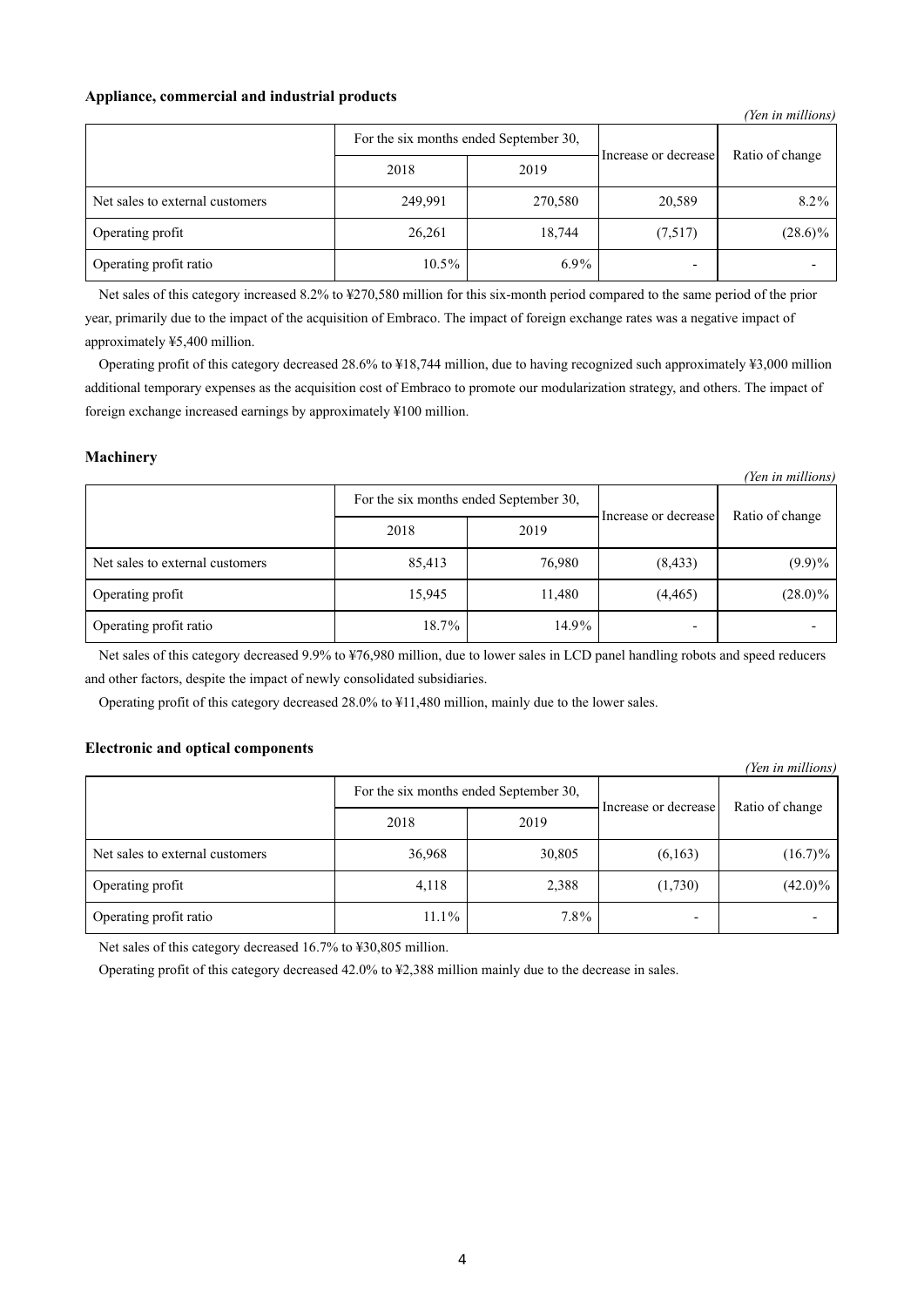# **Other products**

*(Yen in millions)*

|                                 | For the six months ended September 30, |       | Increase or decrease     | Ratio of change |
|---------------------------------|----------------------------------------|-------|--------------------------|-----------------|
|                                 | 2018                                   | 2019  |                          |                 |
| Net sales to external customers | 2,216                                  | 2,270 | 54                       | $2.4\%$         |
| Operating profit                | 371                                    | 332   | (39)                     | $(10.5)\%$      |
| Operating profit ratio          | $16.7\%$                               | 14.6% | $\overline{\phantom{0}}$ |                 |

Net sales of this category increased 2.4% to ¥2,270 million and operating profit of this category decreased 10.5% to ¥332 million for this six-month period compared to the same period of the prior year.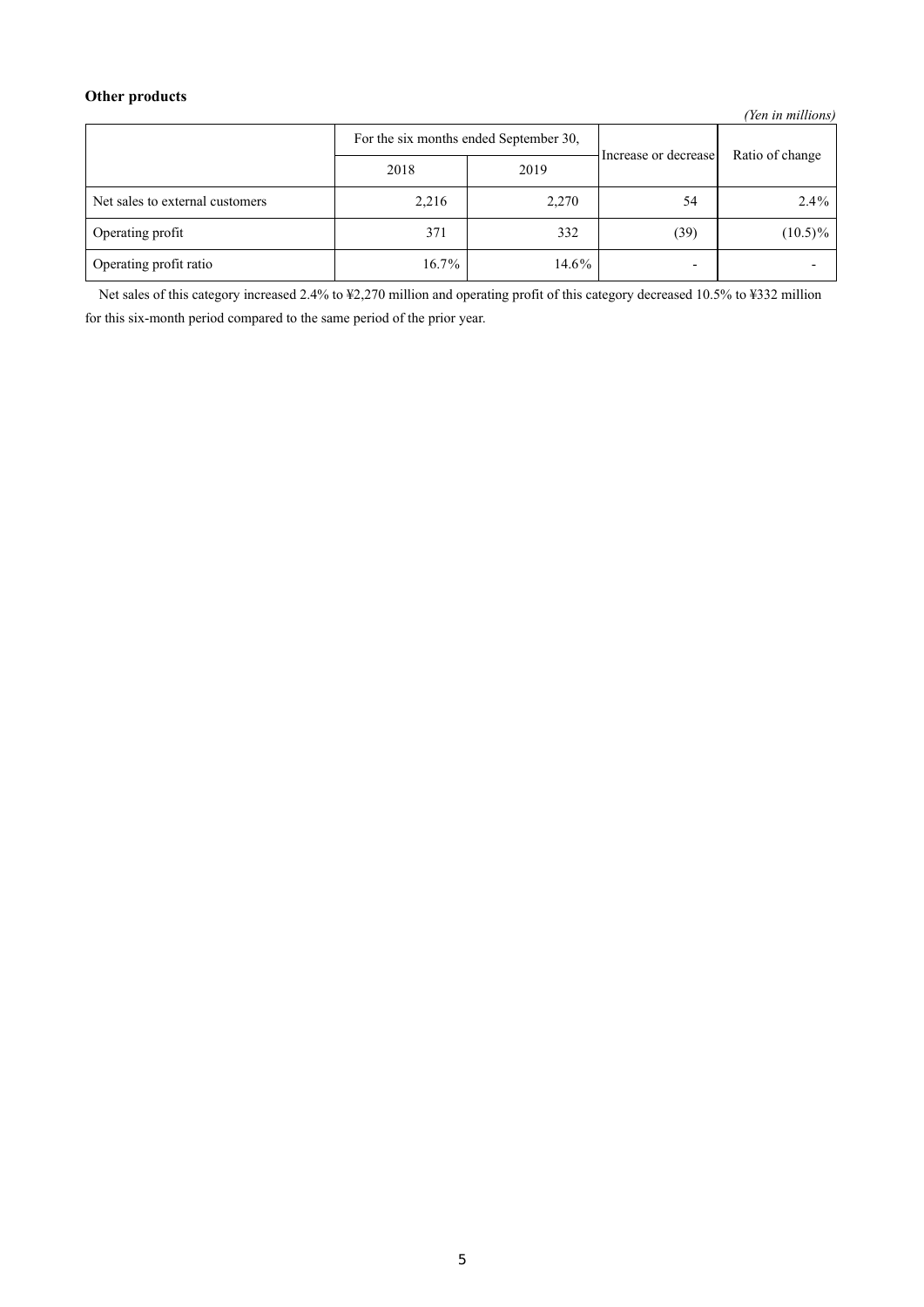# **Consolidated Operating Results for the Three Months Ended September 30, 2019 ("2Q"), Compared to the Previous Three Months Ended June 30, 2019 ("1Q")**

| (Yen in millions)                                            |                            |                    |                      |                 |  |
|--------------------------------------------------------------|----------------------------|--------------------|----------------------|-----------------|--|
|                                                              | For the three months ended |                    | Increase or decrease | Ratio of change |  |
|                                                              | June 30, 2019              | September 30, 2019 |                      |                 |  |
| Net sales                                                    | 360,874                    | 390,403            | 29,529               | 8.2%            |  |
| Operating profit                                             | 27,811                     | 34,396             | 6,585                | 23.7%           |  |
| Operating profit ratio                                       | $7.7\%$                    | 8.8%               |                      |                 |  |
| Profit before income taxes                                   | 31,114                     | 32,636             | 1,522                | 4.9%            |  |
| Profit for the period from continuing<br>operations          | 23,800                     | 24,905             | 1,105                | 4.6%            |  |
| Profit (loss) for the period from<br>discontinued operations | (19, 871)                  | (174)              | 19,697               |                 |  |
| Profit attributable to owners of the parent                  | 3,407                      | 24,154             | 20,747               | 609.0%          |  |

Consolidated net sales from continuing operations increased 8.2% to ¥390,403 million for 2Q compared to 1Q. Operating profit increased 23.7% to ¥34,396 million, mainly due to the increase in sales. Net sales from continuing operations for 2Q renewed the highest record of the quarterly consolidated accounting period. The average exchange rate between the Japanese yen and the U.S. dollar for 2Q was ¥107.35 to the U.S. dollar, which reflected an approximately 2% appreciation of the Japanese yen against the U.S. dollar, compared to 1Q. The average exchange rate between the Japanese yen and the Euro for 2Q was ¥119.34 to the Euro, which reflected an approximately 3% appreciation of the Japanese yen against the Euro, compared to 1Q. The fluctuations of the foreign currency exchange rates had a negative effect on net sales by approximately ¥8,500 million and operating profit by approximately ¥1,900 million for 2Q compared to 1Q.

Profit before income taxes increased 4.9% to ¥32,636 million and profit for the period from continuing operations increased 4.6% to ¥24,905 million compared to 1Q, respectively.

Profit attributable to owners of the parent, including loss for the period from discontinued operations, increased 609.0% to ¥24,154 million, due to a decrease in the loss of the sales of Secop compressor business for refrigerators.

NIDEC finalized the provisional accounting treatment for the business combination in the six months ended September 30, 2019. Condensed quarterly consolidated financial statements for the three months ended June 30, 2019 reflect the revision of the initially allocated amounts of acquisition price as NIDEC finalized the provisional accounting treatment for the business combination.

From the three months ended June 30, 2019, the business of compressor for refrigerator of Secop has been classified as discontinued operations. As a result, the amounts of net sales, operating profit and profit before income taxes no longer include discontinued operations, presenting only the amounts for continuing operations.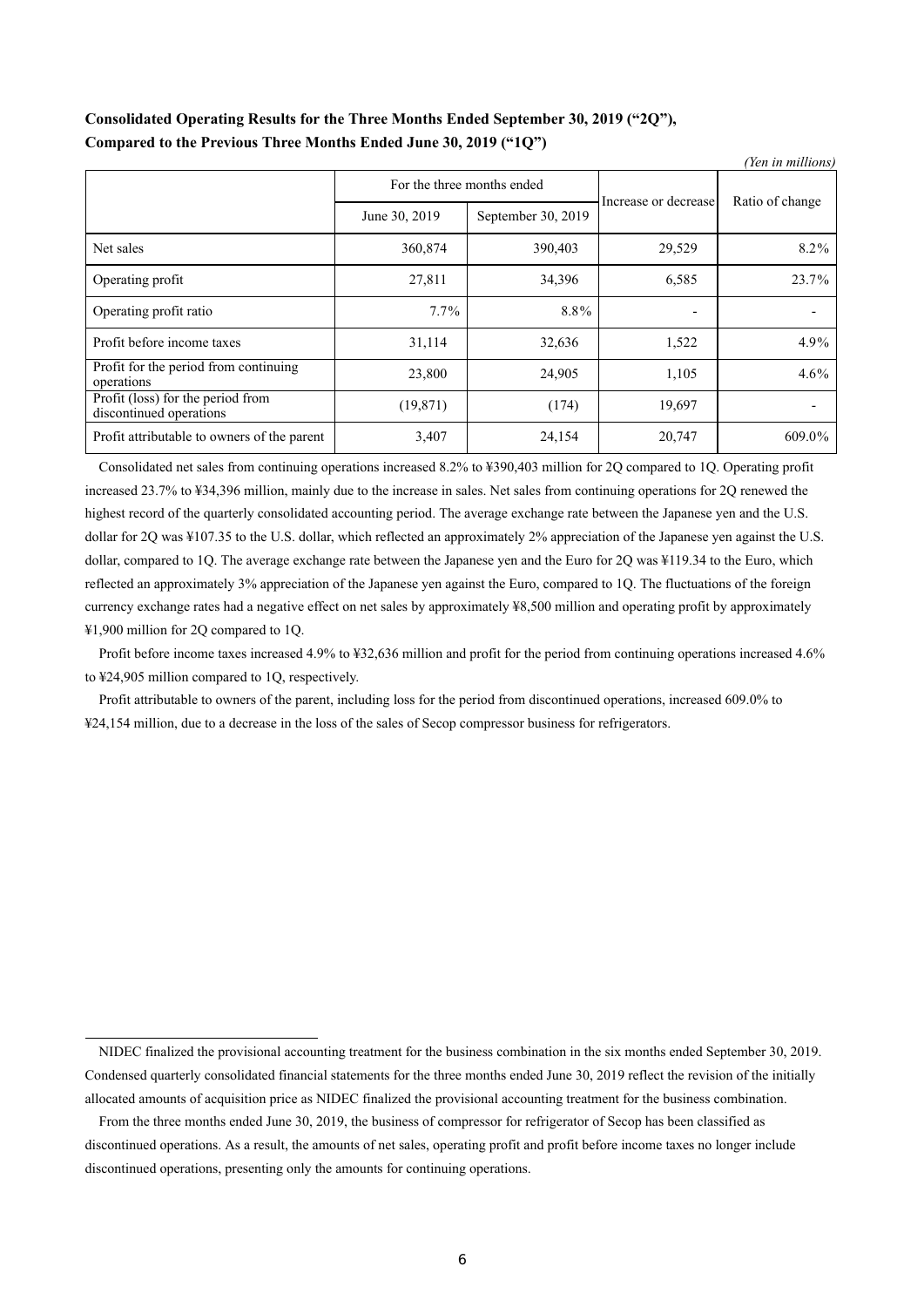## **Operating Results by Product Category for 2Q Compared to 1Q**

| (Yen in millions) |                                               |               |                      |       |                 |
|-------------------|-----------------------------------------------|---------------|----------------------|-------|-----------------|
|                   | For the three months ended                    |               | Increase or decrease |       |                 |
|                   |                                               | June 30, 2019 | September 30, 2019   |       | Ratio of change |
|                   | Net sales to external customers               | 108,006       | 111,804              | 3,798 | 3.5%            |
|                   | Spindle motors for hard disk<br>drives (HDDs) | 38,008        | 39,606               | 1,598 | $4.2\%$         |
|                   | Other small precision motors                  | 69,998        | 72,198               | 2,200 | $3.1\%$         |
|                   | Operating profit                              | 10,494        | 14,495               | 4,001 | 38.1%           |
|                   | Operating profit ratio                        | 9.7%          | 13.0%                |       |                 |

### **Small precision motors**

Net sales of this category increased 3.5% to ¥111,804 million and the impact of foreign exchange decreased sales by approximately ¥2,900 million from 1Q.

Net sales of spindle motors for HDDs increased 4.2% to ¥39,606 million for 2Q compared to 1Q. The number of units sold of spindle motors for HDDs for 2Q increased approximately 2.9% compared to 1Q. Net sales of other small precision motors for 2Q increased 3.1% to ¥72,198 million compared to 1Q.

Operating profit of this category increased 38.1% to ¥14,495 million for 2Q compared to 1Q, due to the increase in sales and other factors. The fluctuations of the foreign currency exchange rates had a negative effect on operating profit of this category by approximately ¥1,300 million for 2Q compared to 1Q.

### **Automotive products**

*(Yen in millions)*

|                                 | For the three months ended |                    | Increase or decrease     |                 |
|---------------------------------|----------------------------|--------------------|--------------------------|-----------------|
|                                 | June 30, 2019              | September 30, 2019 |                          | Ratio of change |
| Net sales to external customers | 75,488                     | 75,344             | (144)                    | $(0.2)\%$       |
| Operating profit                | 6,767                      | 6,815              | 48                       | $0.7\%$         |
| Operating profit ratio          | $9.0\%$                    | $9.0\%$            | $\overline{\phantom{0}}$ |                 |

Despite higher sales of products of control valves at Nidec Tosok Corporation and fully mass-produced traction motors at their plants, net sales of this category decreased 0.2% to ¥75,344 million mainly due to the negative impact of unfavorable foreign exchange rates of approximately ¥1,700 million compared to 1Q.

Operating profit of this category increased 0.7% to ¥6,815 million for 2Q compared to 1Q mainly due to the increase in the sales of products of control valves, despite the negative impact of unfavorable foreign exchange rates of approximately ¥400 million compared to 1Q.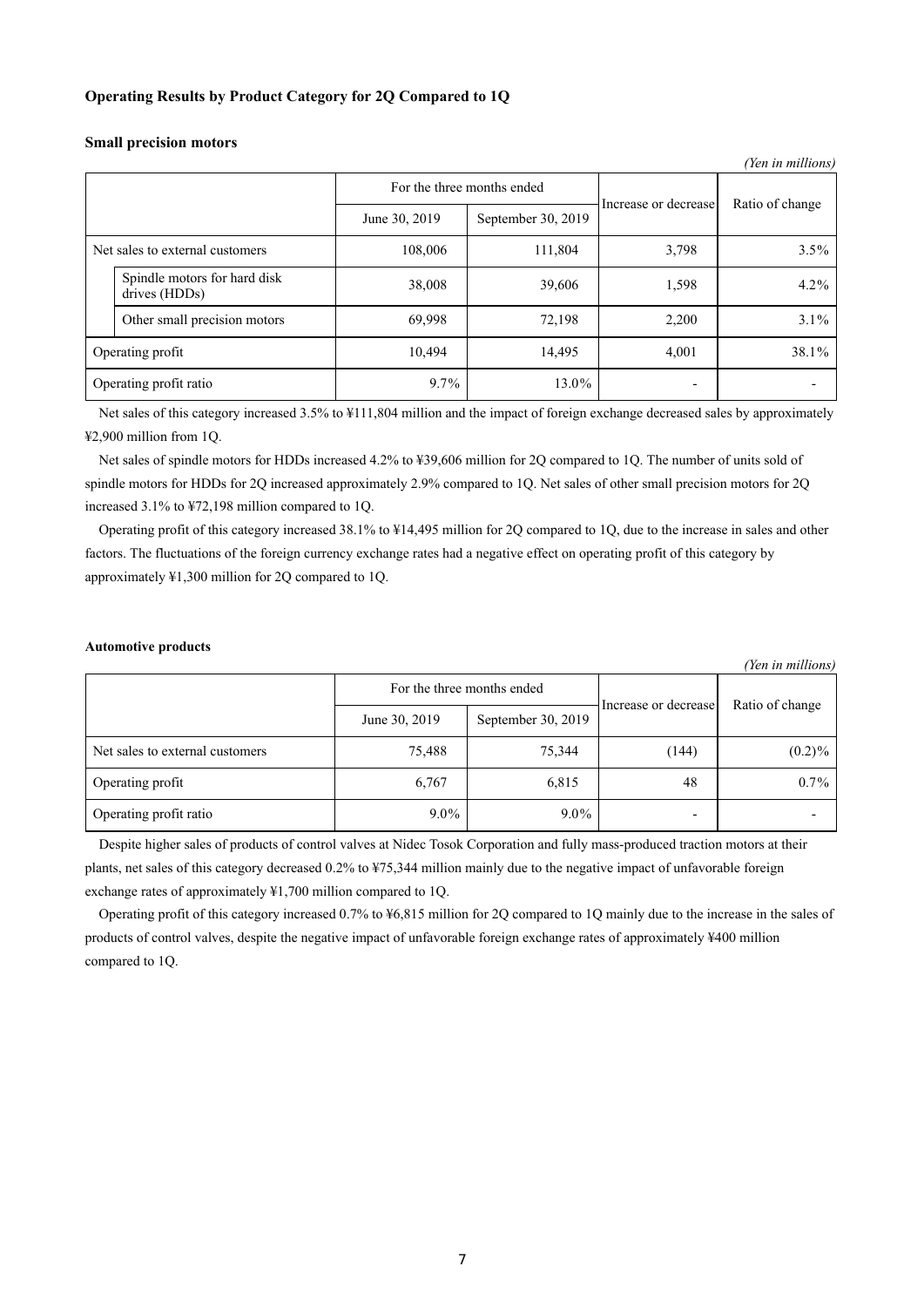## **Appliance, commercial and industrial products**

|                                 |                                     |         |                      | (Yen in millions) |
|---------------------------------|-------------------------------------|---------|----------------------|-------------------|
|                                 | For the three months ended          |         | Increase or decrease | Ratio of change   |
|                                 | September 30, 2019<br>June 30, 2019 |         |                      |                   |
| Net sales to external customers | 123,009                             | 147,571 | 24,562               | 20.0%             |
| Operating profit                | 8,675                               | 10,069  | 1,394                | $16.1\%$          |
| Operating profit ratio          | $7.1\%$                             | $6.8\%$ |                      |                   |

Net sales of this category increased 20.0% to ¥147,571 million, due to the newly consolidated subsidiaries. The fluctuations of the foreign currency exchange rates had a negative effect on net sales of this category by approximately ¥2,900 million for 2Q compared to 1Q.

Operating profit of this category increased 16.1% to ¥10,069 million due to the increase in sales and other factors. The impact of foreign exchange decreased profits by approximately ¥200 million from 1Q.

## **Machinery**

| (Yen in millions)               |                            |                    |                      |                 |  |
|---------------------------------|----------------------------|--------------------|----------------------|-----------------|--|
|                                 | For the three months ended |                    | Increase or decrease |                 |  |
|                                 | June 30, 2019              | September 30, 2019 |                      | Ratio of change |  |
| Net sales to external customers | 38,086                     | 38,894             | 808                  | $2.1\%$         |  |
| Operating profit                | 5,486                      | 5,994              | 508                  | $9.3\%$         |  |
| Operating profit ratio          | $14.4\%$                   | 15.4%              |                      |                 |  |

Net sales of this category increased 2.1% to ¥38,894 million due to an increase in sales of test systems and other factors.

Operating profit of this category increased 9.3% to ¥5,994 million compared to 1Q mainly due to the increase in sales.

## **Electronic and optical components**

| (Yen in millions)               |                            |                    |                      |                 |  |
|---------------------------------|----------------------------|--------------------|----------------------|-----------------|--|
|                                 | For the three months ended |                    | Increase or decrease | Ratio of change |  |
|                                 | June 30, 2019              | September 30, 2019 |                      |                 |  |
| Net sales to external customers | 15,170                     | 15,635             | 465                  | $3.1\%$         |  |
| Operating profit                | 1,291                      | 1,097              | (194)                | $(15.0)\%$      |  |
| Operating profit ratio          | $8.5\%$                    | $7.0\%$            |                      |                 |  |

Net sales of this category increased 3.1% from 1Q to ¥15,635 million and operating profit of this category decreased 15.0 % to 1,097 million, mainly due to the loss related to launching new models.

## **Other products**

| (Yen in millions)               |                            |                    |                          |                 |  |
|---------------------------------|----------------------------|--------------------|--------------------------|-----------------|--|
|                                 | For the three months ended |                    | Increase or decrease     | Ratio of change |  |
|                                 | June 30, 2019              | September 30, 2019 |                          |                 |  |
| Net sales to external customers | 1,115                      | 1,155              | 40                       | $3.6\%$         |  |
| Operating profit                | 188                        | 144                | (44)                     | $(23.4)\%$      |  |
| Operating profit ratio          | $16.9\%$                   | $12.5\%$           | $\overline{\phantom{0}}$ |                 |  |

Net sales of this category increased 3.6% from 1Q to ¥1,155 million and operating profit of this category decreased 23.4% to ¥144 million.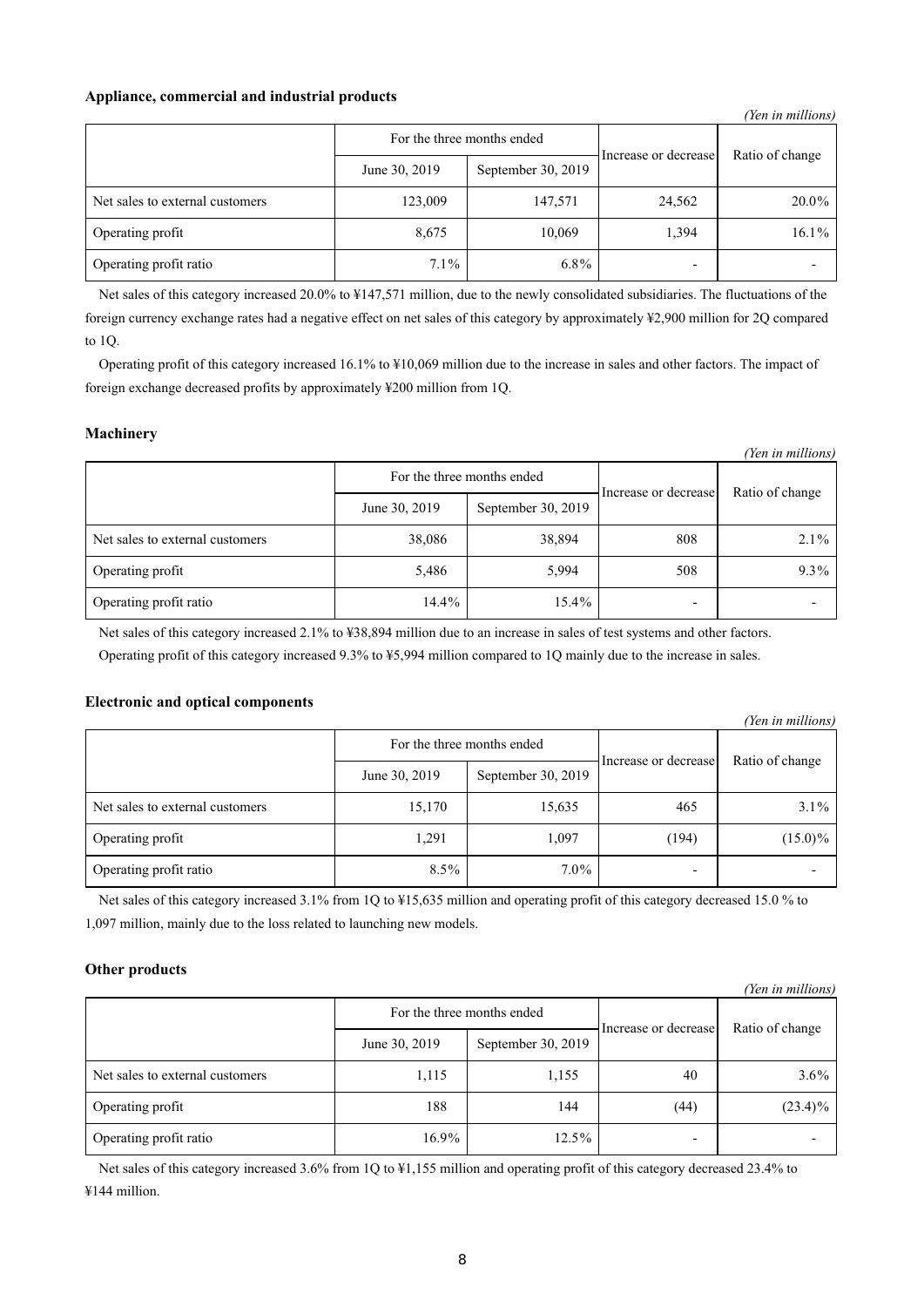### **(2) Financial Position**

|                                                                                         |                         |                             | (Yen in millions)       |
|-----------------------------------------------------------------------------------------|-------------------------|-----------------------------|-------------------------|
|                                                                                         | As of March<br>31, 2019 | As of September<br>30, 2019 | Increase or<br>decrease |
| Total assets                                                                            | 1,882,458               | 1,979,416                   | 96,958                  |
| <b>Total liabilities</b>                                                                | 862,269                 | 1,001,066                   | 138,797                 |
| Total equity attributable to owners of the parent                                       | 997,355                 | 956,953                     | (40, 402)               |
| Interest-bearing debt *1                                                                | 372,761                 | 494,577                     | 121,816                 |
| Net interest-bearing debt *2                                                            | 130,494                 | 301,293                     | 170,799                 |
| Debt ratio $(\%)$ *3                                                                    | 19.8                    | 25.0                        | 5.2                     |
| Debt to equity ratio ("D/E ratio") (times) *4                                           | 0.37                    | 0.52                        | 0.15                    |
| Net $D/E$ ratio (times) $*5$                                                            | 0.13                    | 0.31                        | 0.18                    |
| Ratio of total equity attributable to owners of the parent to total<br>assets $(\%)^*6$ | 53.0                    | 48.3                        | (4.7)                   |

(Notes) \*1. Interest-bearing debt: The sum of "short term borrowings", "long term debt due within one year" and "long term debt" on the consolidated statements of financial position

\*2. Net interest-bearing debt: Interest-bearing debt less "cash and cash equivalents"

\*3. Debt ratio: Interest-bearing debt divided by total assets

\*4. D/E ratio: Interest-bearing debt divided by total equity attributable to owners of the parent

\*5. Net D/E ratio: Net interest-bearing debt divided by total equity attributable to owners of the parent

\*6. Ratio of total equity attributable to owners of the parent to total assets: Total equity attributable to owners of the parent divided by total assets

Total assets increased ¥96,958 million to ¥1,979,416 million as of September 30, 2019 compared to March 31, 2019. This was mainly due to increases of ¥63,345 million in property, plant and equipment, ¥50,034 million in goodwill and ¥30,907 million in trade and other receivables. On the other hand, there was a decrease of ¥48,983 million in cash and cash equivalents.

Total liabilities increased ¥138,797 million to ¥1,001,066 million as of September 30, 2019 compared to March 31, 2019. This was mainly due to an increase of ¥121,816 million in interest-bearing debt. Specifically, short term borrowings increased ¥29,924 million to ¥47,318 million, long term debt due within one year increased ¥38,599 million to ¥133,938 million and long term debt increased ¥53,293 million to ¥313,321 million as of September 30, 2019 compared to March 31, 2019.

As a result, net interest-bearing debt increased to ¥301,293 million as of September 30, 2019 from ¥130,494 million as of March 31, 2019. The debt ratio increased to 25.0% as of September 30, 2019 from 19.8% as of March 31, 2019. The D/E ratio increased to 0.52 times as of September 30, 2019 from 0.37 times as of March 31, 2019. The net D/E ratio increased to 0.31 times as of September 30, 2019 from 0.13 times as of March 31, 2019.

Total equity attributable to owners of the parent decreased ¥40,402 million to ¥956,953 million as of September 30, 2019 compared to March 31, 2019. Ratio of total equity attributable to owners of the parent to total assets decreased to 48.3% as of September 30, 2019 from 53.0% as of March 31, 2019. This was mainly due to a decrease in other components of equity of ¥49,144 million caused mainly by foreign currency translation adjustments. On the other hand, there was an increase in retained earnings of ¥10,054 million as of September 30, 2019 compared to March 31, 2019.

NIDEC finalized the provisional accounting treatment for the business combination in the six months ended September 30, 2019. Consolidated financial statements for the year ended March 31, 2019 reflect the revision of the initially allocated amounts of acquisition price as NIDEC finalized the provisional accounting treatment for the business combination.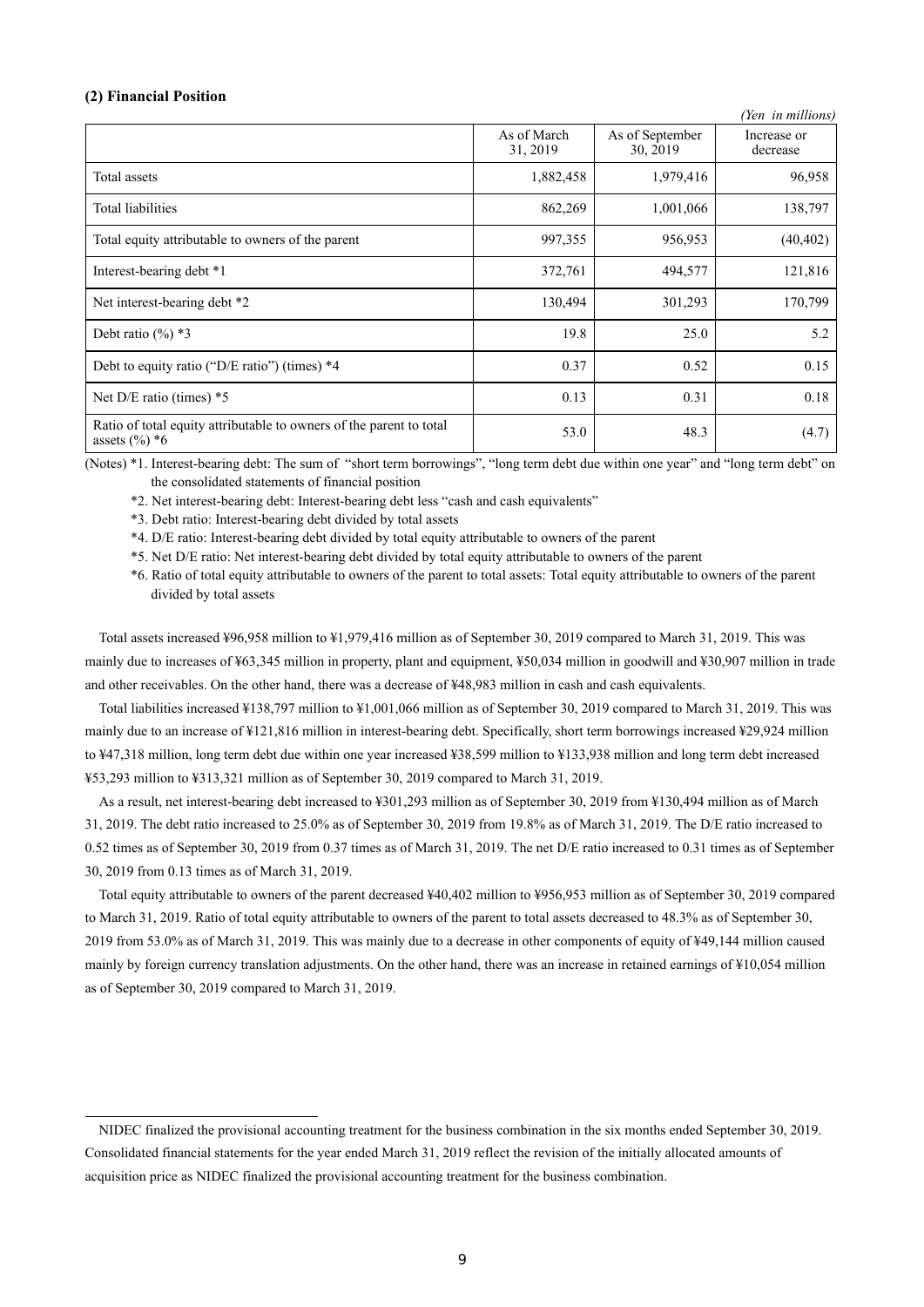#### **Overview of Cash Flow**

|                                                     |                                        |            | (Yen in millions)    |
|-----------------------------------------------------|----------------------------------------|------------|----------------------|
|                                                     | For the six months ended September 30, |            | Increase or decrease |
|                                                     | 2018                                   | 2019       |                      |
| Net cash provided by operating activities           | 96.348                                 | 73,848     | (22,500)             |
| Net cash used in investing activities               | (72, 473)                              | (180, 360) | (107, 887)           |
| Free cash flow *1                                   | 23,875                                 | (106, 512) | (130, 387)           |
| Net cash (used in) provided by financing activities | (18,266)                               | 74,157     | 92,423               |

(Note) \*1. Free cash flow: The sum of "net cash provided by operating activities" and "net cash used in investing activities".

Cash flows from operating activities for this six-month period came to a net cash inflow of ¥73,848 million. Compared to the same period of the prior year, the cash inflow from operating activities for this six-month period decreased ¥22,500 million. This decrease was mainly due to decreases in profit for the period ¥50,076 million and in accounts receivable net changes year on year of ¥12,666 million. On the other hand, there were increases in loss from sales of discontinued operations of ¥18,381 million, in inventories net changes year on year of ¥19,870 million and in account payable net changes year on year of ¥12,022 million.

Cash flows from investing activities for this six-month period came to a net cash outflow of ¥180,360 million. Compared to the same period of the prior year, the net cash outflow from investing activities for this six-month period increased ¥107,887 million mainly due to increases in acquisitions of businesses, net of cash acquired of ¥101,307 million and in additions to property, plant and equipment of ¥14,567 million.

As a result, we had a negative free cash flow of ¥106,512 million for this six-month period, a decrease of ¥130,387 million compared to a positive free cash flow of ¥23,875 million for the same period of the prior year.

Cash flows from financing activities for this six-month period came to a net cash inflow of ¥74,157 million. Compared to the same period of the prior year, the net cash inflow from financing activities for this six-month period increased ¥92,423 million mainly due to increases in proceeds from issuance of corporate bonds of ¥60,358 million, in short term borrowings net changes year on year of ¥25,643 million.

As a result of the foregoing factors and the impact of foreign exchange fluctuations, the balance of cash and cash equivalents as of September 30, 2019 decreased ¥48,983 million to ¥193,284 million from March 31, 2019. All the above amounts include discontinued operations.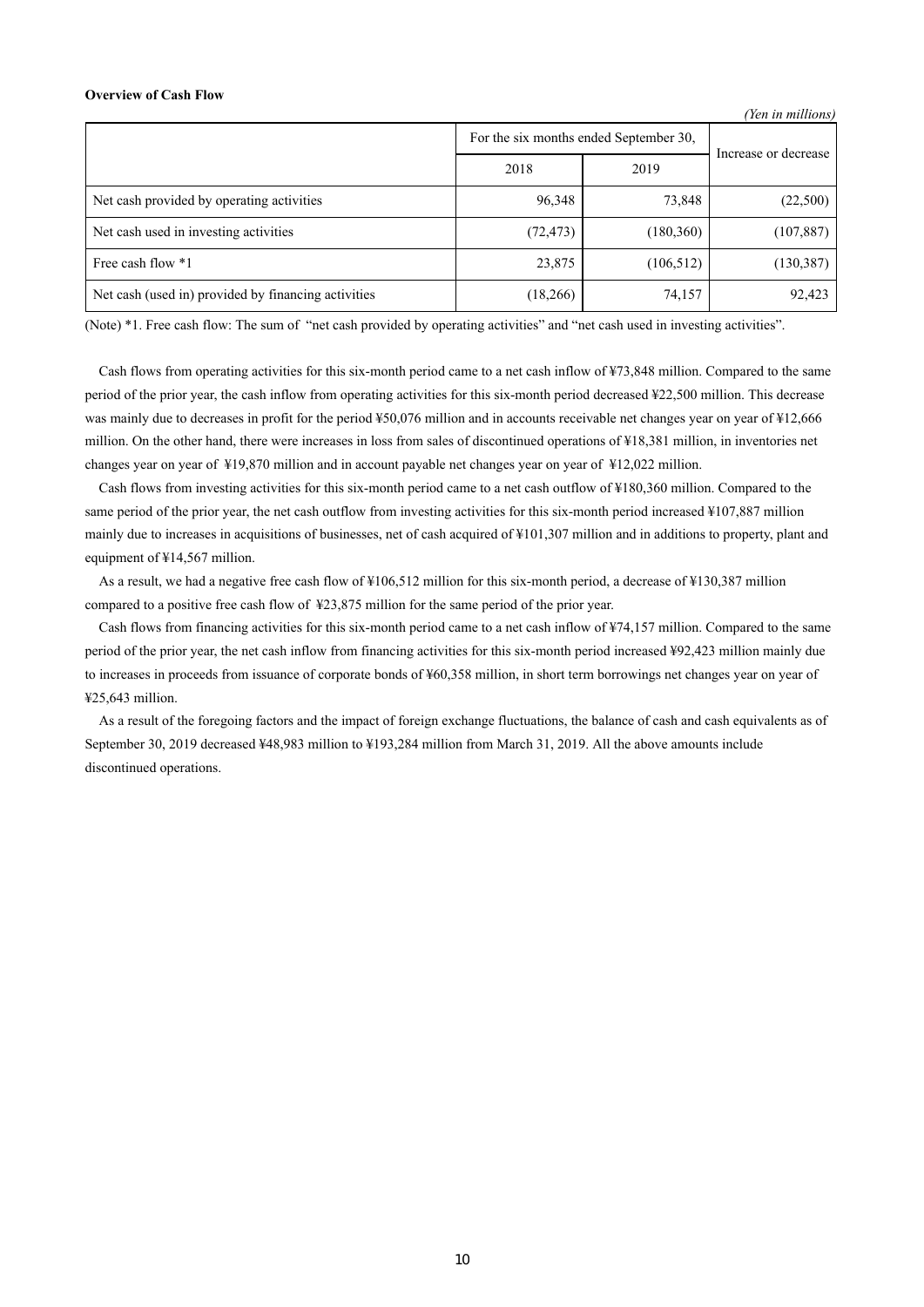### **(3) Explanation Regarding Future Forecast Information of Consolidated Financial Results**

The future of the world economy continues to warrant no optimism due to, among other factors, concerns for a U.S. economic slowdown, the future of China's economic recovery, the Brexit, and the geopolitical risks involving Iran and other parts of the Middle East. NIDEC has revised downward its full-year consolidated financial forecast for the following reasons.

1. Increased start-up costs for automotive related products (30 billion yen impact on operating profit)

NIDEC estimates additional costs for R&D and start-up production of traction motors which are expected to remain in high demand in the second half of the year ending March 31, 2020.

2. Completion of sales of Secop refrigeration compressor business (20 billion yen impact on the profit attributable to owners of the parent)

As condition for approval of Embraco acquisition, the European Commission ordered NIDEC to sell its compressor business of Secop. Accordingly, NIDEC transferred effective operational control over the business to a Hold Separate Manager and a Monitoring Trustee in April 2019. Since then, NIDEC has excluded the business of Secop from its scope of consolidation and classified the loss on transfer of Secop in discontinued operations. NIDEC completed the sales of Secop in September 2019 and incurred the total loss of 19,955 million yen from the sales for the six months ended September 30, 2019.

The forecasts for the year ending March 31, 2020 described below are prepared based on an assumption that exchange rates are  $USS1 = 4105$  and  $61 = 4125$ .

#### **Forecast of Consolidated Financial Performance for the Year Ending March 31, 2020**

| Net sales                                   | $\text{\#1,650,000}$ million (111.8% compared to the previous fiscal year) |
|---------------------------------------------|----------------------------------------------------------------------------|
| Operating profit                            | $\text{\#150,000}$ million (115.4% compared to the previous fiscal year)   |
| Profit before income taxes                  | $\text{\#145,000}$ million (111.0% compared to the previous fiscal year)   |
| Profit attributable to owners of the parent | $\text{\#100,000}$ million (90.5% compared to the previous fiscal year)    |

(Notes) 1. Consolidated performance is based on IFRS.

2. The calculations for the conversion of Asian currencies into Japanese yen also used the exchange rates,  $USS1 = 4105$ and  $\epsilon$ 1 = ¥125.

#### **Cautionary Note Regarding Forward-Looking Statements**

Forward-looking statements, such as forecast of consolidated financial performance, stated in this document are based on information currently possessed by NIDEC or certain assumptions that NIDEC has deemed as rational. NIDEC cannot make any assurances that the contents mentioned in these forward-looking statements will ever materialize. Actual financial performance could be significantly different from NIDEC's expectations as a result of various factors.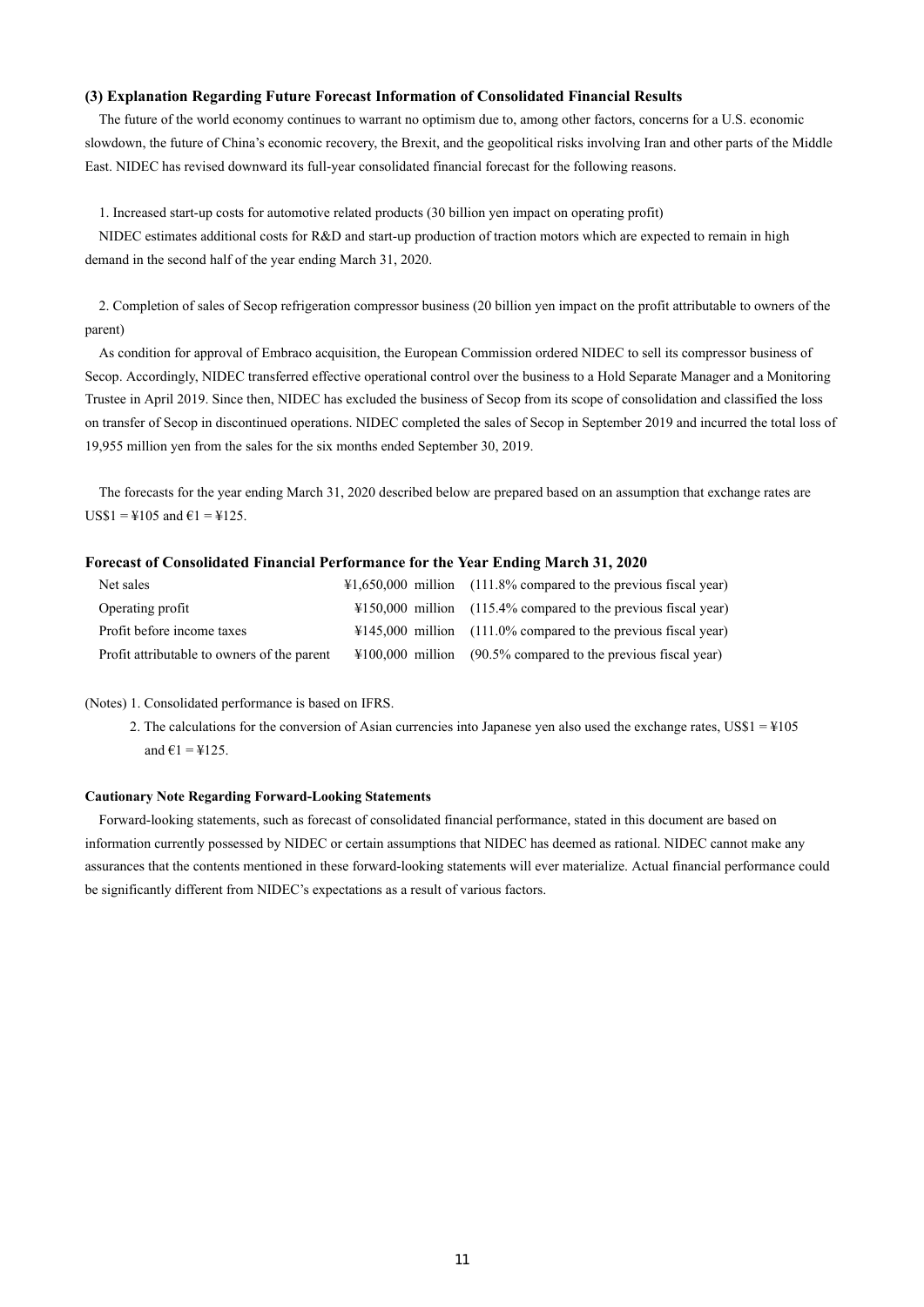|                                                   |                      | (Yen in millions)        |
|---------------------------------------------------|----------------------|--------------------------|
|                                                   | As of March 31, 2019 | As of September 30, 2019 |
| Assets                                            |                      |                          |
| Current assets                                    |                      |                          |
| Cash and cash equivalents                         | 242,267              | 193,284                  |
| Trade and other receivables                       | 371,134              | 402,041                  |
| Other financial assets                            | 695                  | 792                      |
| Income tax receivables                            | 12,173               | 8,619                    |
| Inventories                                       | 255,656              | 265,548                  |
| Other current assets                              | 37,547               | 40,333                   |
| Total current assets                              | 919,472              | 910,617                  |
| Non-current assets                                |                      |                          |
| Property, plant and equipment                     | 519,752              | 583,097                  |
| Goodwill                                          | 256,044              | 306,078                  |
| Intangible assets                                 | 137,731              | 131,804                  |
| Investments accounted for using the equity method | 2,785                | 1,889                    |
| Other investments                                 | 18,444               | 18,011                   |
| Other financial assets                            | 6,514                | 4,996                    |
| Deferred tax assets                               | 11,968               | 13,348                   |
| Other non-current assets                          | 9,748                | 9,576                    |
| Total non-current assets                          | 962,986              | 1,068,799                |
| Total assets                                      | 1,882,458            | 1,979,416                |

# **2. Condensed Quarterly Consolidated Financial Statements and Other Information**

# **(1) Condensed Quarterly Consolidated Statements of Financial Position**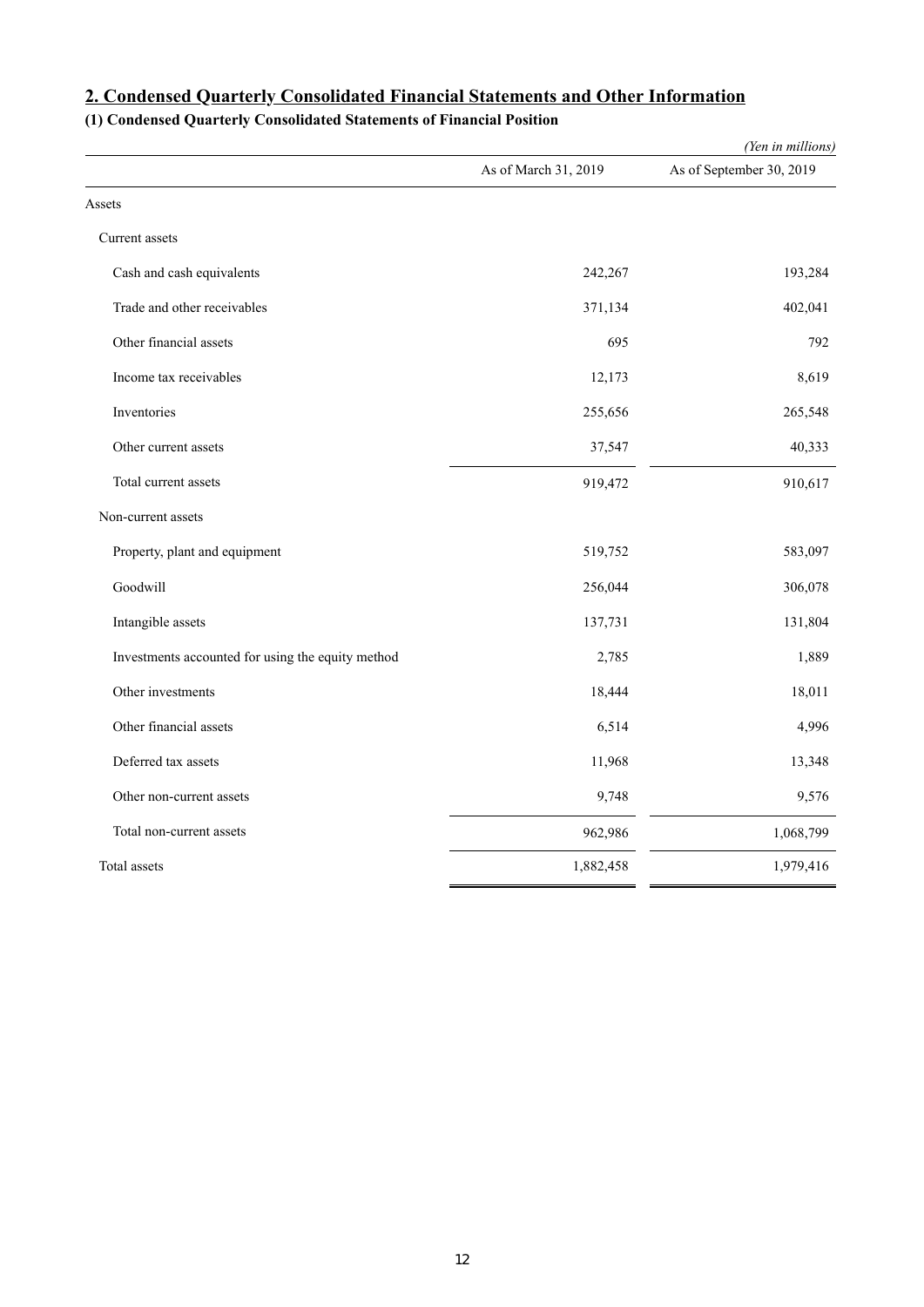|                                                   |                      | (Yen in millions)        |
|---------------------------------------------------|----------------------|--------------------------|
|                                                   | As of March 31, 2019 | As of September 30, 2019 |
| Liabilities                                       |                      |                          |
| Current liabilities                               |                      |                          |
| Short term borrowings                             | 17,394               | 47,318                   |
| Long term debt due within one year                | 95,339               | 133,938                  |
| Trade and other payables                          | 310,644              | 327,337                  |
| Other financial liabilities                       | 2,148                | 3,558                    |
| Income tax payables                               | 13,434               | 13,774                   |
| Provisions                                        | 28,514               | 30,626                   |
| Other current liabilities                         | 62,521               | 58,431                   |
| Total current liabilities                         | 529,994              | 614,982                  |
| Non-current liabilities                           |                      |                          |
| Long term debt                                    | 260,028              | 313,321                  |
| Other financial liabilities                       | 1,887                | 3,151                    |
| Retirement benefit liabilities                    | 28,886               | 29,208                   |
| Provisions                                        | 4,602                | 4,243                    |
| Deferred tax liabilities                          | 34,666               | 31,753                   |
| Other non-current liabilities                     | 2,206                | 4,408                    |
| Total non-current liabilities                     | 332,275              | 386,084                  |
| Total liabilities                                 | 862,269              | 1,001,066                |
| Equity                                            |                      |                          |
| Common stock                                      | 87,784               | 87,784                   |
| Additional paid-in capital                        | 118,314              | 117,008                  |
| Retained earnings                                 | 901,327              | 911,381                  |
| Other components of equity                        | (64, 774)            | (113,918)                |
| Treasury stock                                    | (45,296)             | (45,302)                 |
| Total equity attributable to owners of the parent | 997,355              | 956,953                  |
| Non-controlling interests                         | 22,834               | 21,397                   |
| Total equity                                      | 1,020,189            | 978,350                  |
| Total liabilities and equity                      | 1,882,458            | 1,979,416                |
|                                                   |                      |                          |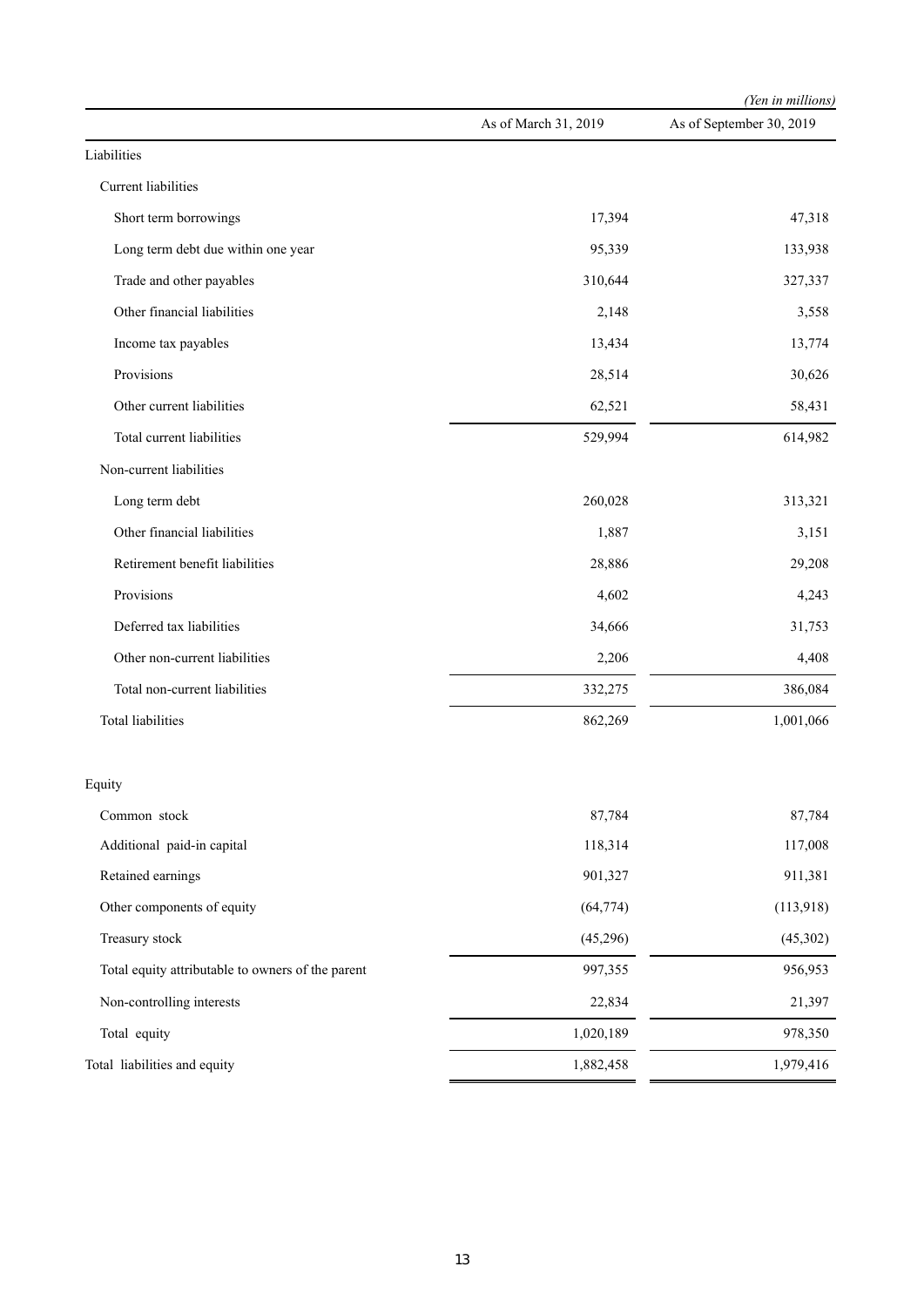# **(2) Condensed Quarterly Consolidated Statements of Income**

# **and Condensed Quarterly Consolidated Statements of Comprehensive Income**

For the six month ended September 30, 2018 and 2019

| <b>Condensed Quarterly Consolidated Statements of Income</b>                    | (Yen in millions)                      |            |  |
|---------------------------------------------------------------------------------|----------------------------------------|------------|--|
|                                                                                 | For the six months ended September 30, |            |  |
|                                                                                 | 2018                                   | 2019       |  |
| Continuing operations                                                           |                                        |            |  |
| Net Sales                                                                       | 755,447                                | 751,277    |  |
| Cost of sales                                                                   | (564, 020)                             | (582, 391) |  |
| Gross profit                                                                    | 191,427                                | 168,886    |  |
| Selling, general and administrative expenses                                    | (66, 416)                              | (69, 626)  |  |
| Research and development expenses                                               | (28, 843)                              | (37,053)   |  |
| Operating profit                                                                | 96,168                                 | 62,207     |  |
| Financial income                                                                | 4,826                                  | 6,050      |  |
| Financial expenses                                                              | (4,100)                                | (5,514)    |  |
| Derivative gain (loss)                                                          | 1,923                                  | (1,730)    |  |
| Foreign exchange differences                                                    | (2,812)                                | 3,530      |  |
| Share of net profit (loss) from associate accounting using the<br>equity method | (262)                                  | (793)      |  |
| Profit before income taxes                                                      | 95,743                                 | 63,750     |  |
| Income tax expenses                                                             | (19,006)                               | (15,045)   |  |
| Profit for the period from continuing operations                                | 76,737                                 | 48,705     |  |
| Discontinued operations                                                         |                                        |            |  |
| Profit (loss) for the period from discontinued operations                       | 2,089                                  | (19, 955)  |  |
| Profit for the period                                                           | 78,826                                 | 28,750     |  |
| Profit for the period attributable to:                                          |                                        |            |  |
| Owners of the parent                                                            | 78,428                                 | 27,561     |  |
| Non-controlling interests                                                       | 398                                    | 1,189      |  |
| Profit for the period                                                           | 78,826                                 | 28,750     |  |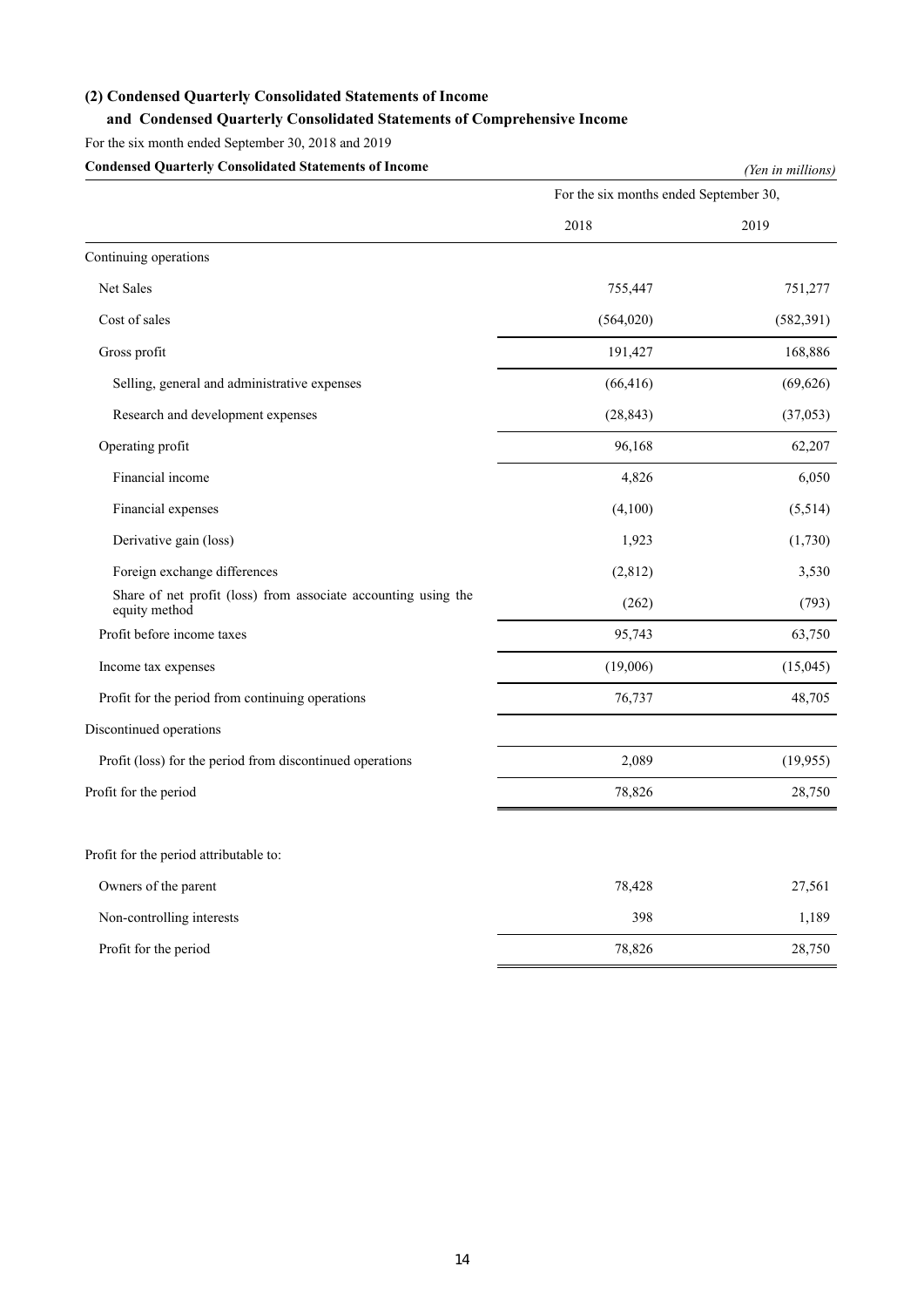# **Condensed Quarterly Consolidated Statements of Comprehensive Income** *(Yen in millions)*

|                                                                    | For the six months ended September 30, |           |  |
|--------------------------------------------------------------------|----------------------------------------|-----------|--|
|                                                                    | 2018                                   | 2019      |  |
| Profit for the period                                              | 78,826                                 | 28,750    |  |
| Other comprehensive income, net of taxation                        |                                        |           |  |
| Items that will not be reclassified to net profit or loss:         |                                        |           |  |
| Remeasurement of defined benefit plans                             | (66)                                   | (972)     |  |
| Fair value movements on FVTOCI equity financial assets             | (524)                                  | (8)       |  |
| Items that may be reclassified to net profit or loss:              |                                        |           |  |
| Foreign currency translation adjustments                           | 41,579                                 | (49, 451) |  |
| Effective portion of net changes in fair value of cash flow hedges | (557)                                  | (1, 115)  |  |
| Fair value movements on FVTOCI debt financial assets               | 8                                      | 4         |  |
| Total other comprehensive income for the period, net of taxation   | 40,440                                 | (51, 542) |  |
| Comprehensive income for the period                                | 119,266                                | (22, 792) |  |
| Comprehensive income for the period attributable to:               |                                        |           |  |
| Owners of the parent                                               | 118,835                                | (22, 562) |  |
| Non-controlling interests                                          | 431                                    | (230)     |  |
| Comprehensive income for the period                                | 119,266                                | (22, 792) |  |
|                                                                    |                                        |           |  |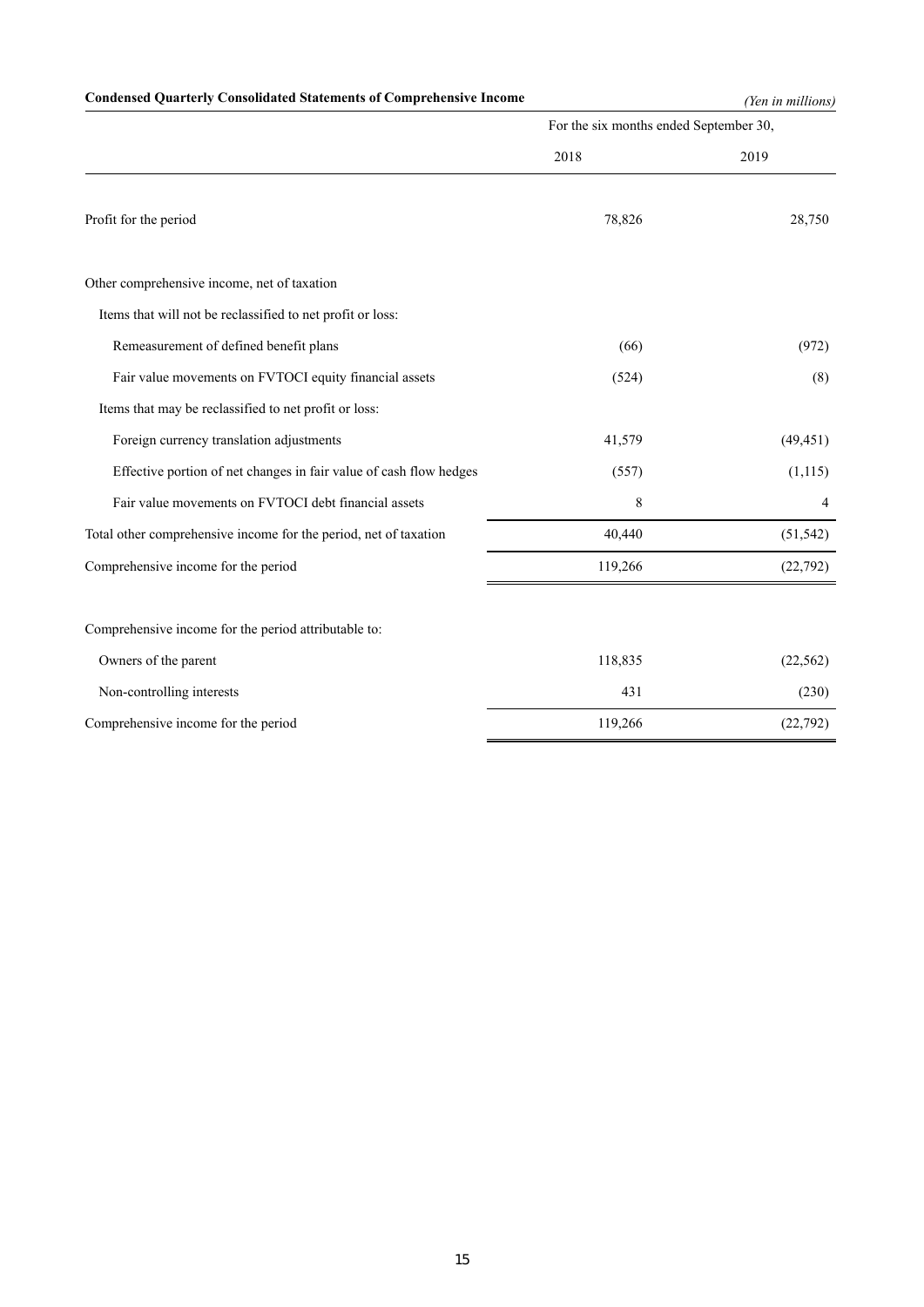# For the three months ended September 30, 2018 and 2019

# **Condensed Quarterly Consolidated Statements of Income**

|            | (Yen in millions)                        |
|------------|------------------------------------------|
| 2018       | 2019                                     |
|            |                                          |
| 383,224    | 390,403                                  |
| (285, 427) | (301, 406)                               |
| 97,797     | 88,997                                   |
| (33, 623)  | (36,202)                                 |
| (13,699)   | (18, 399)                                |
| 50,475     | 34,396                                   |
| 2,405      | 3,059                                    |
| (2,141)    | (3,213)                                  |
| 540        | (676)                                    |
| (1,323)    | (432)                                    |
| (101)      | (498)                                    |
| 49,855     | 32,636                                   |
| (10,069)   | (7, 731)                                 |
| 39,786     | 24,905                                   |
|            |                                          |
| 1,553      | (174)                                    |
| 41,339     | 24,731                                   |
|            |                                          |
| 41,141     | 24,154                                   |
| 198        | 577                                      |
| 41,339     | 24,731                                   |
|            | For the three months ended September 30, |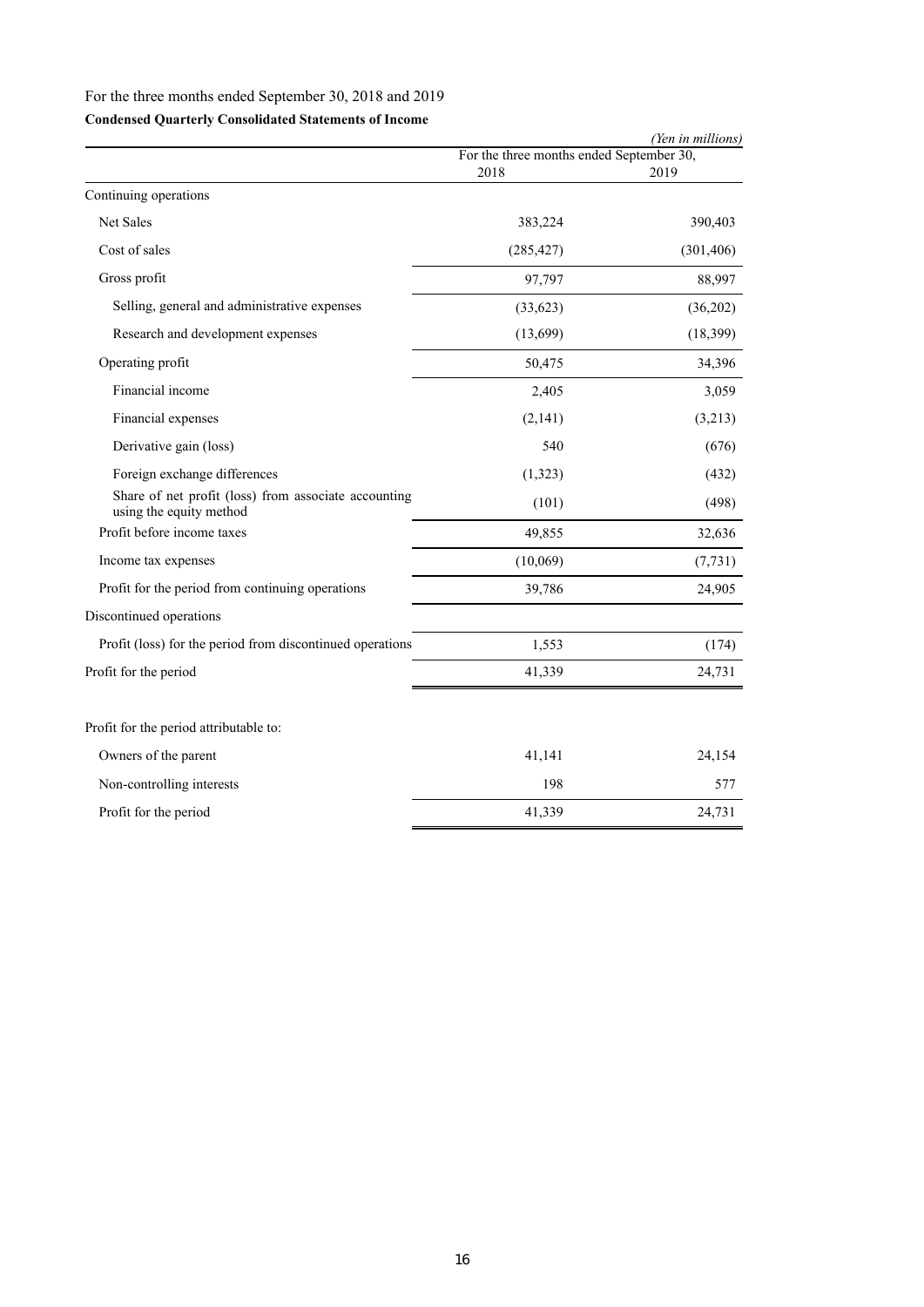# **Condensed Quarterly Consolidated Statements of Comprehensive Income**

|                                                                    |                                          | (Yen in millions) |
|--------------------------------------------------------------------|------------------------------------------|-------------------|
|                                                                    | For the three months ended September 30, |                   |
|                                                                    | 2018                                     | 2019              |
| Profit for the period                                              | 41,339                                   | 24,731            |
| Other comprehensive income, net of taxation                        |                                          |                   |
| Items that will not be reclassified to net profit or loss:         |                                          |                   |
| Remeasurement of defined benefit plans                             | (66)                                     | 11                |
| Fair value movements on FVTOCI equity financial assets             | 79                                       | 307               |
| Items that may be reclassified to net profit or loss:              |                                          |                   |
| Foreign currency translation adjustments                           | 28,498                                   | (15, 637)         |
| Effective portion of net changes in fair value of cash flow hedges | 212                                      | (995)             |
| Fair value movements on FVTOCI debt financial assets               | 4                                        | 3                 |
| Total other comprehensive income for the period, net of taxation   | 28,727                                   | (16,311)          |
| Comprehensive income for the period                                | 70,066                                   | 8,420             |
|                                                                    |                                          |                   |
| Comprehensive income for the period attributable to:               |                                          |                   |
| Owners of the parent                                               | 69,754                                   | 8,529             |
| Non-controlling interests                                          | 312                                      | (109)             |

Comprehensive income for the period 70,066 8,420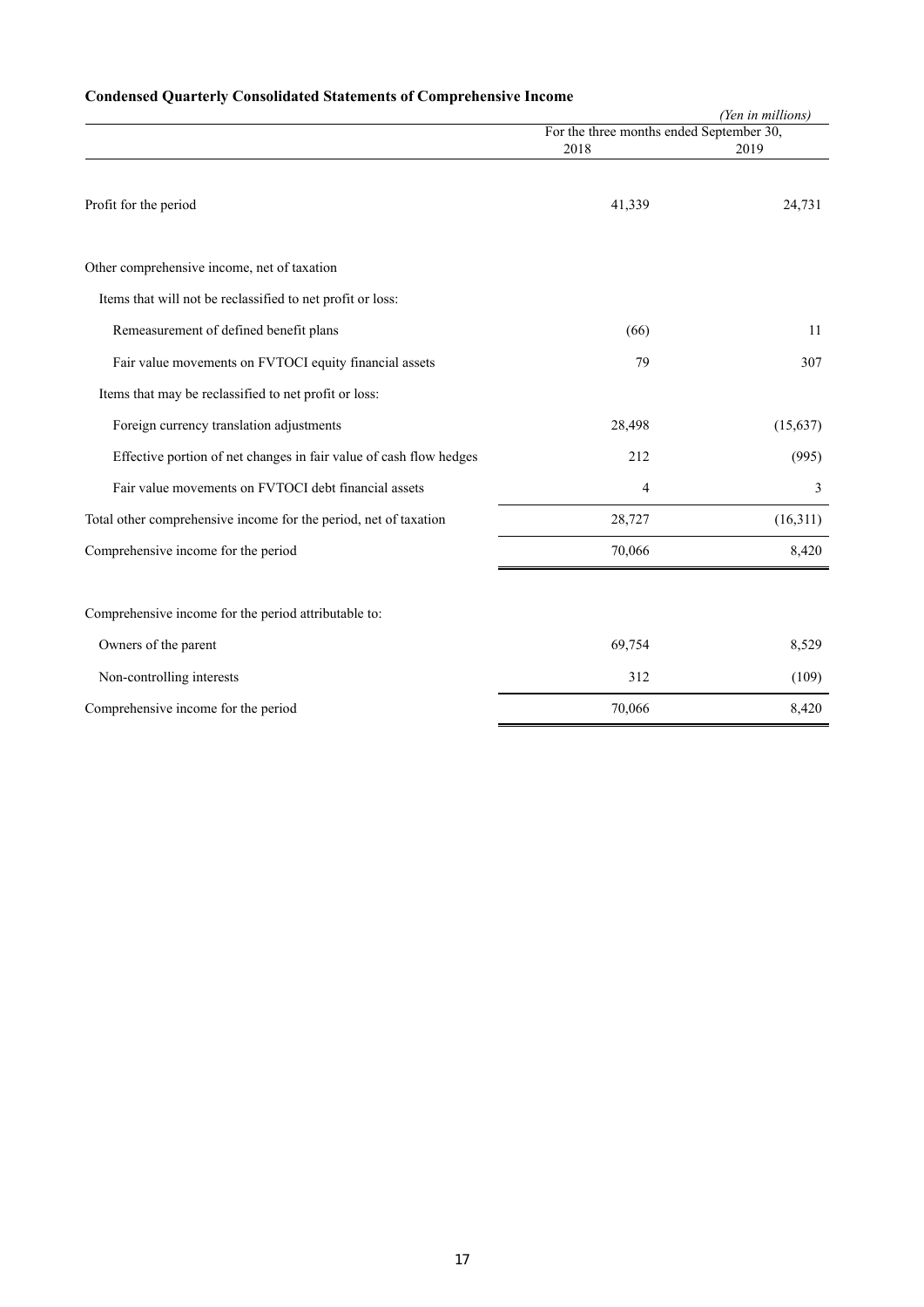# **(3) Condensed Quarterly Consolidated Statements of Changes in Equity**

For the six months ended September 30, 2018 *(Yen in millions)* 

|                                                            |                 | Total equity attributable to owners of the parent |                      |                                  |                   | Non-      |                          |              |
|------------------------------------------------------------|-----------------|---------------------------------------------------|----------------------|----------------------------------|-------------------|-----------|--------------------------|--------------|
|                                                            | Common<br>Stock | Additional<br>paid-in<br>capital                  | Retained<br>earnings | Other<br>components<br>of equity | Treasury<br>stock | Total     | controlling<br>interests | Total equity |
| Balance at April 1, 2018                                   | 87,784          | 118,136                                           | 822,589              | (76, 857)                        | (19, 151)         | 932,501   | 9,890                    | 942,391      |
| Changes in accounting policies                             |                 |                                                   | 199                  |                                  |                   | 199       |                          | 199          |
| Balance after restatement                                  | 87,784          | 118,136                                           | 822,788              | (76, 857)                        | (19, 151)         | 932,700   | 9,890                    | 942,590      |
| Comprehensive income                                       |                 |                                                   |                      |                                  |                   |           |                          |              |
| Profit for the period                                      |                 |                                                   | 78,428               |                                  |                   | 78,428    | 398                      | 78,826       |
| Other comprehensive income                                 |                 |                                                   |                      | 40,407                           |                   | 40,407    | 33                       | 40,440       |
| Total comprehensive income                                 |                 |                                                   |                      |                                  |                   | 118,835   | 431                      | 119,266      |
| Transactions with owners directly recognized in<br>equity: |                 |                                                   |                      |                                  |                   |           |                          |              |
| Purchase of treasury stock                                 |                 |                                                   |                      |                                  | (26, 125)         | (26, 125) | $\overline{a}$           | (26, 125)    |
| Dividends paid to the owners of the parent                 |                 |                                                   | (14,798)             |                                  |                   | (14,798)  | $\overline{a}$           | (14,798)     |
| Dividends paid to non-controlling interests                |                 |                                                   |                      |                                  |                   |           | (87)                     | (87)         |
| Share-based payment transactions                           |                 | 151                                               |                      |                                  |                   | 151       |                          | 151          |
| Transfer to retained earnings                              |                 |                                                   | (559)                | 559                              |                   |           |                          |              |
| Other                                                      |                 | 14                                                | (11)                 |                                  |                   | 3         | (70)                     | (67)         |
| Balance at September 30, 2018                              | 87,784          | 118,301                                           | 885,848              | (35,891)                         | (45,276)          | 1,010,766 | 10,164                   | 1,020,930    |

# For the six months ended September 30, 2019 *(Yen in millions)*

|                                                                         |                 |                                  |                      | Total equity attributable to owners of the parent |                   |           | Non-                     |                          |
|-------------------------------------------------------------------------|-----------------|----------------------------------|----------------------|---------------------------------------------------|-------------------|-----------|--------------------------|--------------------------|
|                                                                         | Common<br>Stock | Additional<br>paid-in<br>capital | Retained<br>earnings | Other<br>components<br>of equity                  | Treasury<br>stock | Total     | controlling<br>interests | Total equity             |
| Balance at April 1, 2019                                                | 87,784          | 118,314                          | 901,327              | (64, 774)                                         | (45,296)          | 997,355   | 22,834                   | 1,020,189                |
| Changes in accounting policies                                          |                 |                                  | (407)                |                                                   |                   | (407)     |                          | (407)                    |
| Balance after restatement                                               | 87,784          | 118,314                          | 900,920              | (64, 774)                                         | (45,296)          | 996,948   | 22,834                   | 1,019,782                |
| Comprehensive income                                                    |                 |                                  |                      |                                                   |                   |           |                          |                          |
| Profit for the period                                                   |                 |                                  | 27,561               |                                                   |                   | 27,561    | 1,189                    | 28,750                   |
| Other comprehensive income                                              |                 |                                  |                      | (50, 123)                                         |                   | (50, 123) | (1, 419)                 | (51, 542)                |
| Total comprehensive income                                              |                 |                                  |                      |                                                   |                   | (22, 562) | (230)                    | (22, 792)                |
| Transactions with owners directly recognized in<br>equity:              |                 |                                  |                      |                                                   |                   |           |                          |                          |
| Purchase of treasury stock                                              |                 |                                  |                      |                                                   | (10)              | (10)      |                          | (10)                     |
| Dividends paid to the owners of the parent                              |                 |                                  | (16, 186)            |                                                   |                   | (16, 186) |                          | (16, 186)                |
| Dividends paid to non-controlling interests                             |                 |                                  |                      |                                                   |                   |           | (744)                    | (744)                    |
| Share-based payment transactions                                        |                 | 135                              |                      |                                                   |                   | 135       |                          | 135                      |
| Transfer to retained earnings                                           |                 |                                  | (980)                | 980                                               |                   |           |                          | $\overline{\phantom{a}}$ |
| Changes in equity by purchase of shares of<br>consolidated subsidiaries |                 | (1, 449)                         |                      |                                                   |                   | (1,449)   | (564)                    | (2,013)                  |
| Other                                                                   |                 | 8                                | 66                   | (1)                                               | 4                 | 77        | 101                      | 178                      |
| Balance at September 30, 2019                                           | 87,784          | 117,008                          | 911,381              | (113,918)                                         | (45,302)          | 956,953   | 21,397                   | 978,350                  |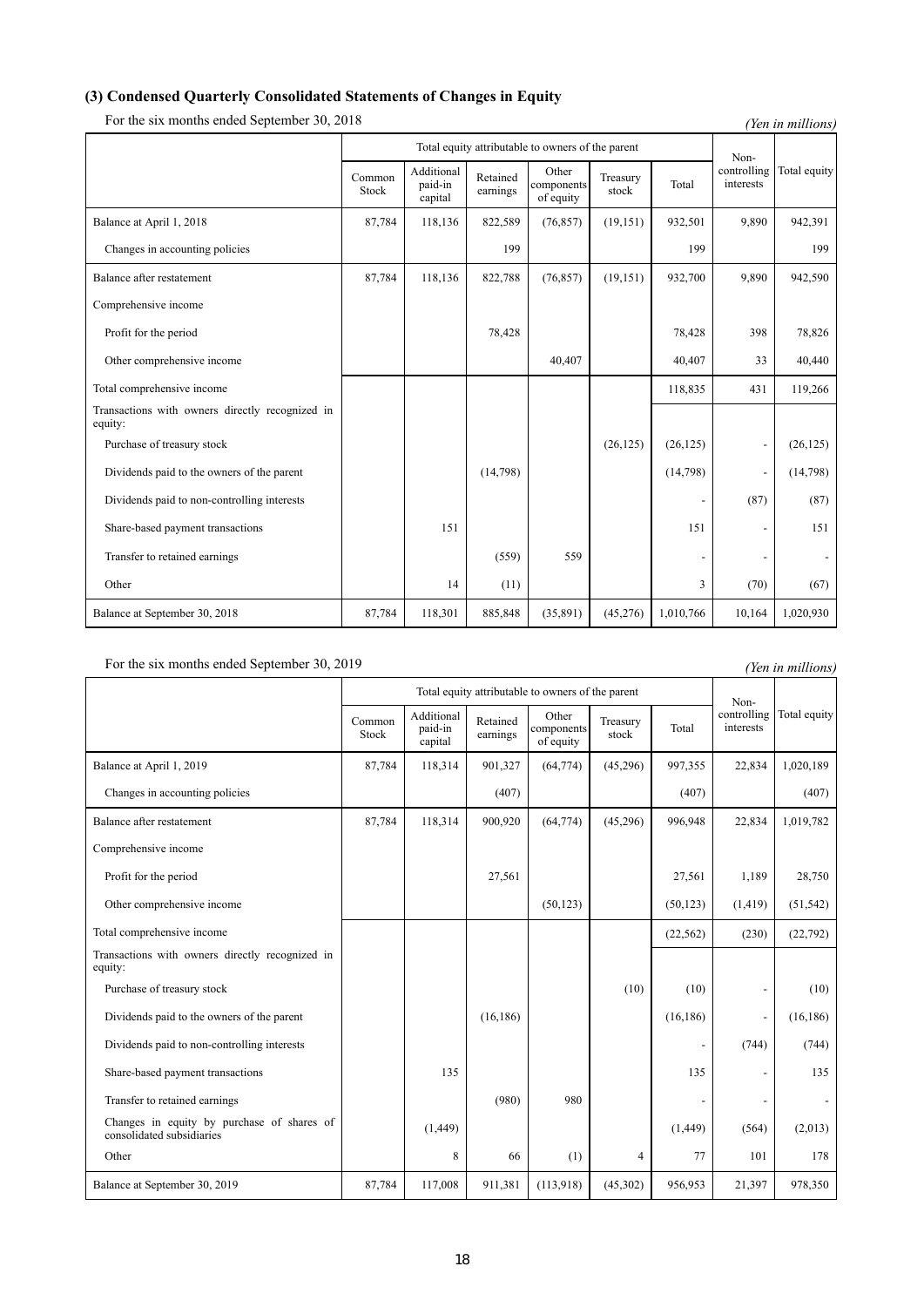# **(4) Condensed Quarterly Consolidated Statements of Cash Flows**

|                                                                                                |                                        | (Yen in millions) |  |
|------------------------------------------------------------------------------------------------|----------------------------------------|-------------------|--|
|                                                                                                | For the six months ended September 30, |                   |  |
|                                                                                                | 2018                                   | 2019              |  |
| Cash flows from operating activities:                                                          |                                        |                   |  |
| Profit for the period from continuing operations                                               | 76,737                                 | 48,705            |  |
| Profit (loss) for the period from discontinued operations                                      | 2,089                                  | (19,955)          |  |
| Profit for the period                                                                          | 78,826                                 | 28,750            |  |
| Adjustments to reconcile profit for the period to net cash<br>provided by operating activities |                                        |                   |  |
| Depreciation and amortization                                                                  | 33,911                                 | 39,775            |  |
| Loss (gain) from sales, disposal or impairment of property,<br>plant and equipment             | 178                                    | 958               |  |
| Loss from sales of discontinued operations                                                     |                                        | 18,381            |  |
| Financial expenses (income)                                                                    | (896)                                  | (716)             |  |
| Share of net loss (profit) from associate accounting using the<br>equity method                | 262                                    | 793               |  |
| Deferred income taxes                                                                          | 2,232                                  | 2,340             |  |
| Current income taxes                                                                           | 17,098                                 | 14,347            |  |
| Foreign currency adjustments                                                                   | 9,158                                  | (2,205)           |  |
| Increase (decrease) in retirement benefit liability                                            | 1,625                                  | 1,249             |  |
| Decrease (increase) in accounts receivable                                                     | 4,202                                  | (8, 464)          |  |
| Decrease (increase) in inventories                                                             | (19, 192)                              | 678               |  |
| Increase (decrease) in accounts payable                                                        | (10, 102)                              | 1,920             |  |
| Other, net                                                                                     | (5,805)                                | (13,781)          |  |
| Interests and dividends received                                                               | 4,783                                  | 5,834             |  |
| Interests paid                                                                                 | (3,844)                                | (5,361)           |  |
| Income taxes paid                                                                              | (16,088)                               | (10, 650)         |  |
| Net cash provided by operating activities                                                      | 96,348                                 | 73,848            |  |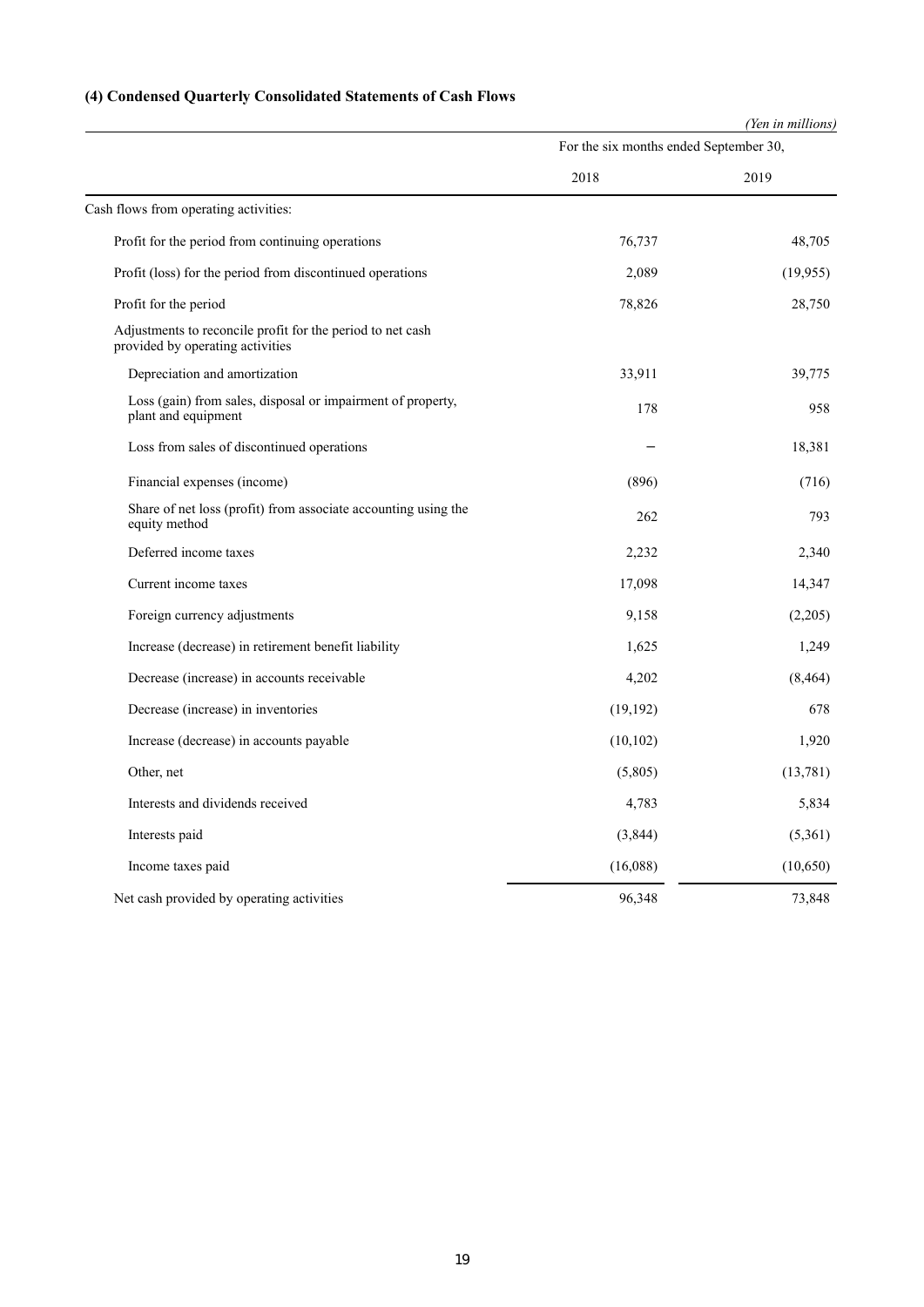|                                                                                          |                                        | (Yen in millions) |  |
|------------------------------------------------------------------------------------------|----------------------------------------|-------------------|--|
|                                                                                          | For the six months ended September 30, |                   |  |
|                                                                                          | 2018                                   | 2019              |  |
| Cash flows from investing activities:                                                    |                                        |                   |  |
| Additions to property, plant and equipment                                               | (57,165)                               | (71, 732)         |  |
| Proceeds from sales of property, plant and<br>equipment                                  | 1,229                                  | 1,005             |  |
| Additions to intangible assets                                                           | (6, 419)                               | (5, 477)          |  |
| Proceeds from sales of discontinued operations                                           |                                        | 5,771             |  |
| Acquisitions of business, net of cash acquired                                           | (8,290)                                | (109, 597)        |  |
| Other, net                                                                               | (1,828)                                | (330)             |  |
| Net cash used in investing activities                                                    | (72, 473)                              | (180, 360)        |  |
| Cash flows from financing activities:                                                    |                                        |                   |  |
| Increase (decrease) in short term borrowings                                             | (1, 411)                               | 24,232            |  |
| Proceeds from issuance of long term debt                                                 |                                        | 2,746             |  |
| Repayments of long term debt                                                             | (15, 443)                              | (18, 663)         |  |
| Proceeds from issuance of bonds                                                          | 39,642                                 | 100,000           |  |
| Redemption of bonds                                                                      |                                        | (15,000)          |  |
| Payments for acquisition of interests in subsidiaries from non-<br>controlling interests | (43)                                   | (2,035)           |  |
| Purchase of treasury stock                                                               | (26, 124)                              | (10)              |  |
| Dividends paid to the owners of the parent                                               | (14,798)                               | (16, 186)         |  |
| Other, net                                                                               | (89)                                   | (927)             |  |
| Net cash (used in) provided by financing activities                                      | (18, 266)                              | 74,157            |  |
| Effect of exchange rate changes on cash and<br>cash equivalents                          | 5,932                                  | (16,628)          |  |
| Net increase (decrease) in cash and cash equivalents                                     | 11,541                                 | (48, 983)         |  |
| Cash and cash equivalents at beginning of period                                         | 265,947                                | 242,267           |  |
| Cash and cash equivalents at end of period                                               | 277,488                                | 193,284           |  |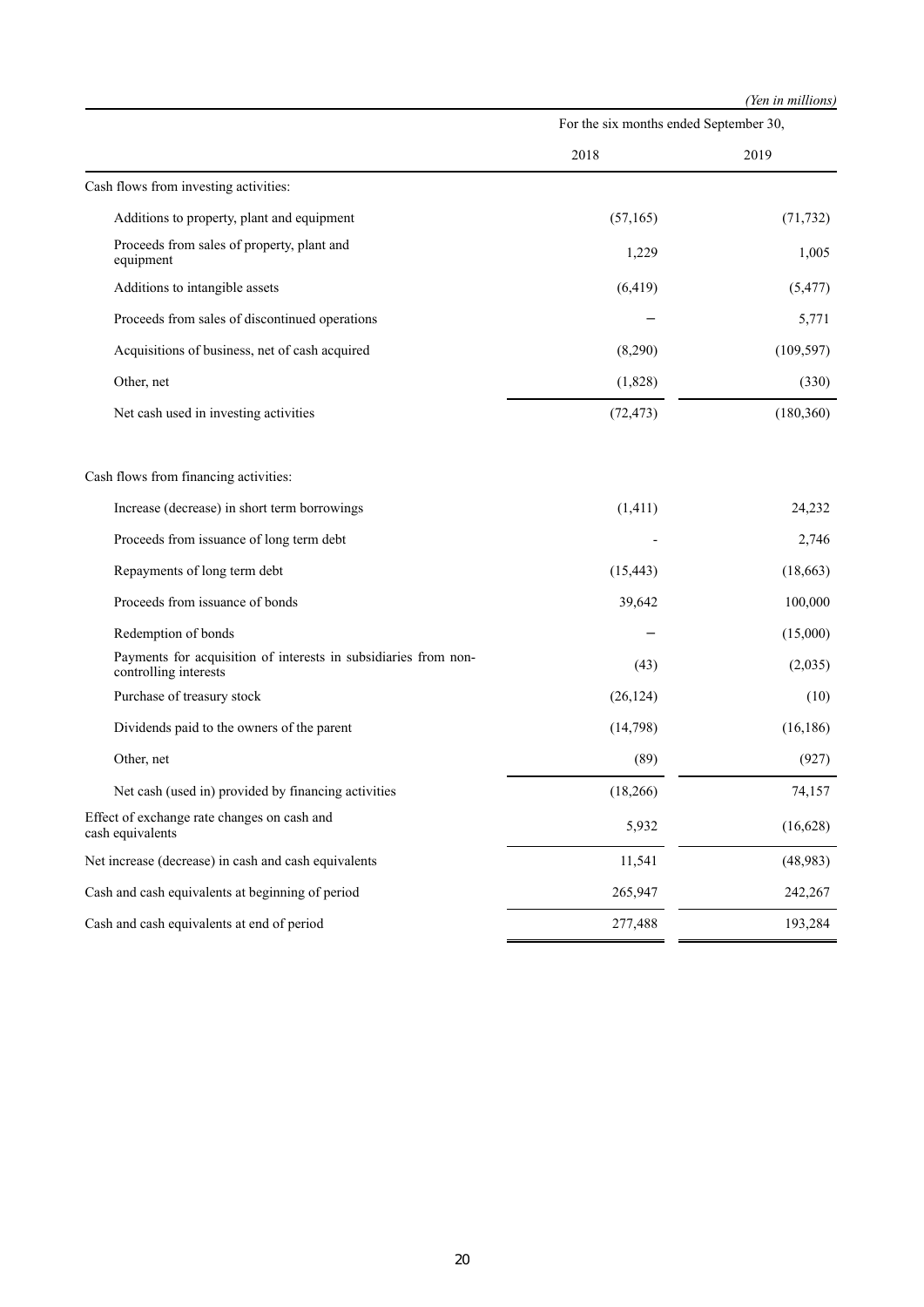## **(5) Notes to Condensed Quarterly Consolidated Financial Statements**

## **Notes Regarding Going Concern Assumption**

Not applicable.

### **Notes to Condensed Quarterly Consolidated Financial Statements**

## **1. Reporting entity**

Nidec Corporation (the "Company") is a corporation located in Japan, whose shares are listed on the Tokyo Stock Exchange. The registered addresses of headquarters and principal business offices are available on the Company's website (https://www.nidec.com/en/).

Condensed quarterly consolidated financial statements as of September 30, 2019 and for the six months then ended consist of the Company and its consolidated subsidiaries ("NIDEC") and interests in associates of NIDEC.

NIDEC mainly designs, develops, produces, and sells products as described below:

- 1) Small precision motors, which include spindle motors for hard disk drives, brushless motors, fan motors, vibration motors, brush motors and motor applications.
- 2) Automotive products, which include automotive motors and components.
- 3) Appliance, commercial and industrial products, which include home appliance, commercial and industrial motors and related products.
- 4) Machinery, which includes industrial robots, card readers, test systems, press machines and power transmission drives.
- 5) Electronic and optical components, which include switches, trimmer potentiometers, lens units and camera shutters.
- 6) Others, which include services.

#### **2. Basis of preparation**

(1) Compliance with International Financial Reporting Standards (IFRS)

The condensed quarterly consolidated financial statements of NIDEC have been prepared in accordance with IAS 34 "Interim Financial Reporting" pursuant to the provision of article 93 of Regulations for Quarterly Consolidated Financial Statements, as the Company meets the criteria of a "Designated IFRS Specified Company" defined under article 1-2 of the regulations.

The condensed quarterly consolidated financial statements do not include all the information that must be disclosed in the annual consolidated financial statements, and therefore should be used in conjunction with the consolidated financial statements for the year ended March 31, 2019.

#### (2) Basis of measurement

The condensed quarterly consolidated financial statements have been prepared on a historical cost basis, except for some assets and liabilities, including derivative and other financial instruments measured at fair value.

#### (3) Presentation currency and level of rounding

The condensed quarterly consolidated financial statements are presented in Japanese Yen, which is also the Company's functional currency, and figures are rounded to the nearest million yen, unless otherwise indicated.

#### (4) Change in presentation

Profit or loss from business classified as discontinued operations are presented on the condensed quarterly consolidated statements of income, net of income tax expense, separately from the profit from continuing operations. Regarding business classified as discontinued operations, reclassification were made on the condensed quarterly consolidated statements of income and condensed quarterly consolidated statements of cash flows for the six months and the three months ended September 30, 2018. Cash flows from operating activities, investing activities and financial activities are presented in the total amount of continuing operations and discontinued operations cash flows in the consolidated statements of cash flows.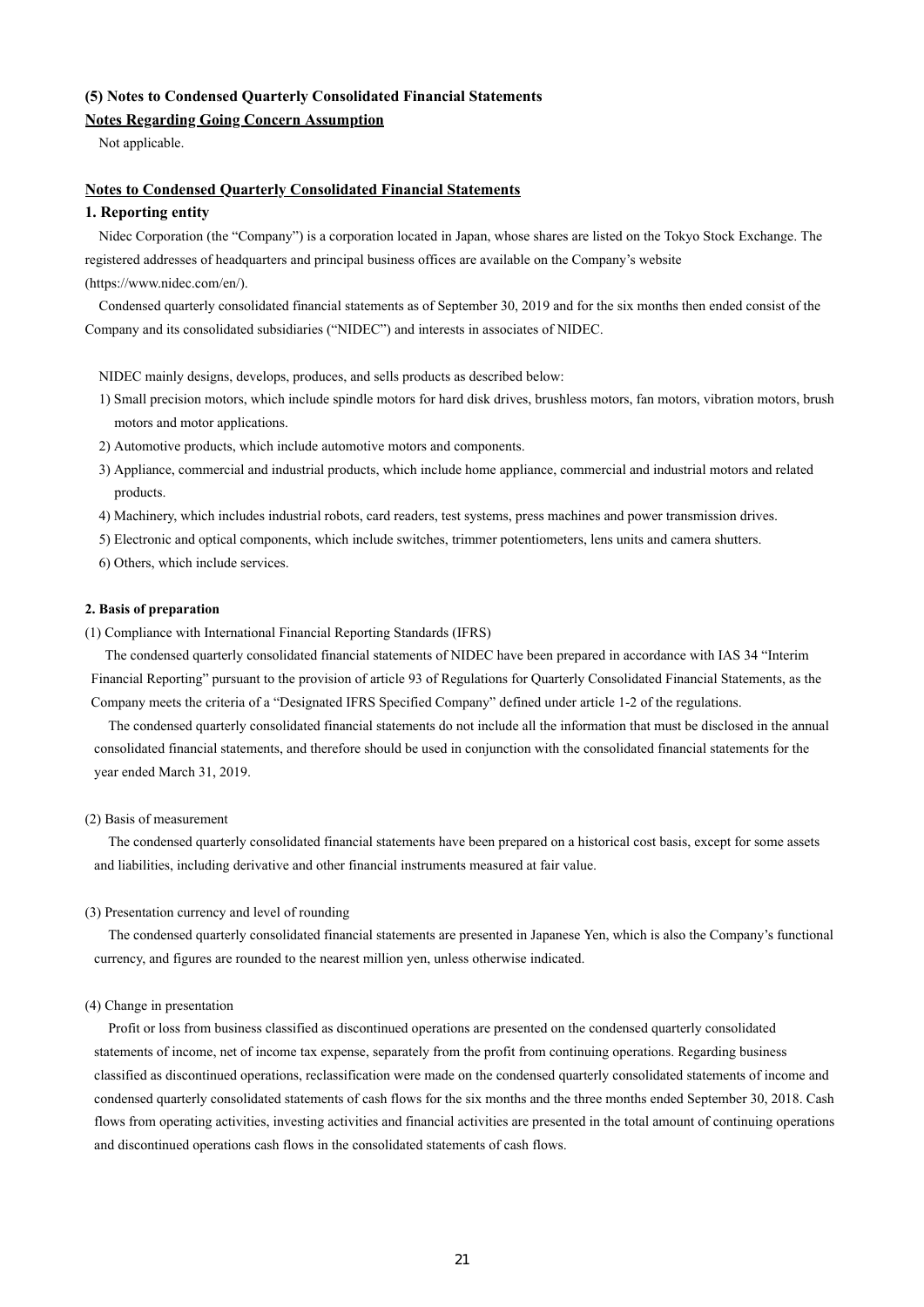### **3. Significant accounting policies**

With the exception of the item explained below, significant accounting policies adopted in preparation of the condensed quarterly consolidated financial statements are consistent with those used in the preparation of the NIDEC's consolidated financial statements for the year ended March 31, 2019.

Income taxes for the six months ended September 30, 2019 are computed using the estimated annual effective tax rate.

|--|--|

| IFRS   |       | Summary of new standard and amendment  |
|--------|-------|----------------------------------------|
| FRS 16 | cases | Revised accounting standard for leases |

From the three months ended June 30, 2019, NIDEC adopted IFRS 16 "Leases".

A contract is considered to be a lease or to contain a lease if the right to control the use of an asset identified at the inception of the contract is conveyed over a period of time in exchange for consideration. If the contract is a lease or contains a lease, the right-of-use assets and lease liabilities are included in the condensed quarterly consolidated financial statements at the inception date. In the measurement of the right-of-use assets, NIDEC adopts a cost model and indicates acquisition costs by the amount deducting the accumulated depreciation and the accumulated impairment loss. Acquisition costs include the initial measurement of lease liabilities, lease payments made at or before the commencement date, and initial direct costs. The right-of-use assets are depreciated using the straight-line method over the estimated useful lives or lease terms, whichever is shorter. Lease liabilities are initially measured as the present value of the unsettled lease payments at the inception of the lease. The lease term is determined with considering an option to extend the lease and an option to terminate the lease under the non-cancelable contract period.

Leases with a lease term of 12 months or less and leases that have a small amount of underlying assets are not recognized as the right-of-use assets and lease liabilities and are recognized over the lease term as expenses on a straight-line basis.

In applying IFRS 16, NIDEC has adopted a method whereby cumulative effects that are allowed as transitional measures are recognized as an adjustment to the opening balance of retained earnings at the date of the initial application. With regard to whether leases are contained in contracts concluded prior to the previous consolidated fiscal year, NIDEC has elected the practical expedient of IFRS 16 C3 and continues under IAS 17 "Leases" and IFRIC 4 "Determining whether an arrangement contains a Lease". After the effective date, NIDEC determines whether leases are contained in contracts in accordance with IFRS 16. The weighted-average incremental borrowing rate for the lessee is 3.05% which is applied to the lease liabilities recognized in the consolidated statement of financial position as of the effective date.

Leases that were classified as operating leases under IAS 17 are also accounted for by the following interim measures:

\*Apply a single discount rate to a portfolio of leases with reasonably similar characteristics

\*Apply a recognition exemption for leases for which the lease term ends within 12 months

\*Exclude initial direct costs from the measurement of the right-of-use assets at the date of initial application

As a result of the adoption of IFRS 16, assets and liabilities increased by ¥25,211 million and ¥25,618 million, respectively. There was immaterial effect on operating profit and its quarterly earnings.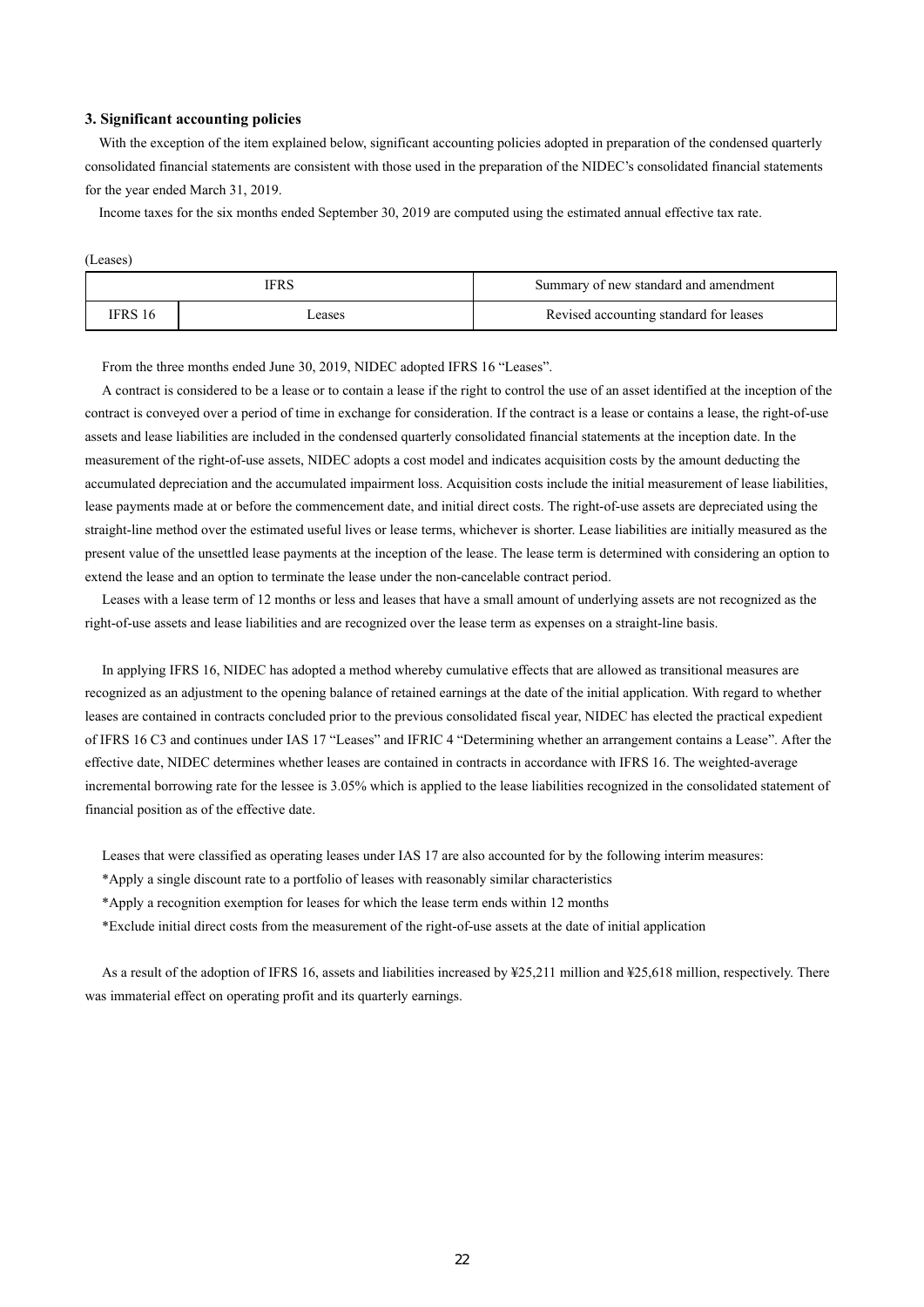The following is a reconciliation of the lease liabilities recognized in the consolidated statement of financial position as of the effective date and the non-cancelable operating lease agreement disclosed by applying IAS 17 at the end of the previous consolidated fiscal year.

*(Yen in millions)*

|                                                                                                                            | $1 \vee \cdots \vee \vee \vee \vee \vee \vee \vee \vee \vee$ |
|----------------------------------------------------------------------------------------------------------------------------|--------------------------------------------------------------|
| Non-cancelable operating lease agreements (March 31, 2019)                                                                 | 10,778                                                       |
| Finance lease liabilities recognized at the end of the previous fiscal year                                                | 1.120                                                        |
| Cancelable operating lease contracts, etc.                                                                                 | 13,720                                                       |
| The amount of lease liabilities recognized in the consolidated statement of financial position<br>as of the effective date | 25,618                                                       |

### **4. Significant accounting estimates, judgments and assumptions**

The preparation of the condensed quarterly consolidated financial statements requires management to make estimates, judgments and assumptions that affect the reported amounts of assets, liabilities, disclosure of contingent assets and liabilities at the end of the reporting period and the reported amounts of income and expenses during the reporting period. Actual results may differ from those estimates.

The estimates and assumptions are reviewed on an ongoing basis, and the effects resulting from revisions of accounting estimates are recognized in the period in which the estimates are revised and in future periods.

Significant accounting estimates and judgments that accompany estimates for the condensed quarterly consolidated financial statements as of September 30, 2019 are same as those estimates and judgments for the consolidated financial statements for the year ended March 31, 2019.

#### **5. Business combinations and loss of control**

NIDEC adopts the provisions of IFRS 3 "Business Combinations".

 During the three months ended September 30, 2019, NIDEC completed its valuation of the assets acquired and the liabilities assumed upon the acquisition of Chaun-Choung Technology Corp., MS-Graessner GmbH & Co. KG, and its group companies in the previous fiscal year. NIDEC's consolidated financial statements for the year ended March 31, 2019 reflect the revision of the initially allocated amounts of acquisition price as NIDEC finalized the provisional accounting treatment for the business combination.

Of the assets acquired and the liabilities assumed upon the acquisitions of companies in the previous fiscal year and in the six months ended September 30, 2019, the assets and liabilities which are currently under evaluation have been recorded on NIDEC's consolidated statements of financial position based on provisional management estimation as of September 30, 2019.

In addition, NIDEC was ordered sales of the business of compressor for refrigerator of Secop as the condition of acquisition of Embraco by European Commission. In accordance with this order, in April 2019, NIDEC conferred effective operational control over Secop on a Hold Separate Manager and a Monitoring Trustee. As a result, NIDEC excluded Secop from consolidation and classified the loss related to this as discontinued operations on condensed quarterly consolidated statements of income. In September 2019, NIDEC completed share transfer of Secop and there was ¥19,955 million of the loss from discontinued operations for the six months ended September 30, 2019. The loss amount on the sales recognized with the loss of control is ¥18,381 million for the six months ended September 30, 2019. The loss amount on the sales is included in "Loss for the period from discontinued operations" in the condensed quarterly consolidated statements of income.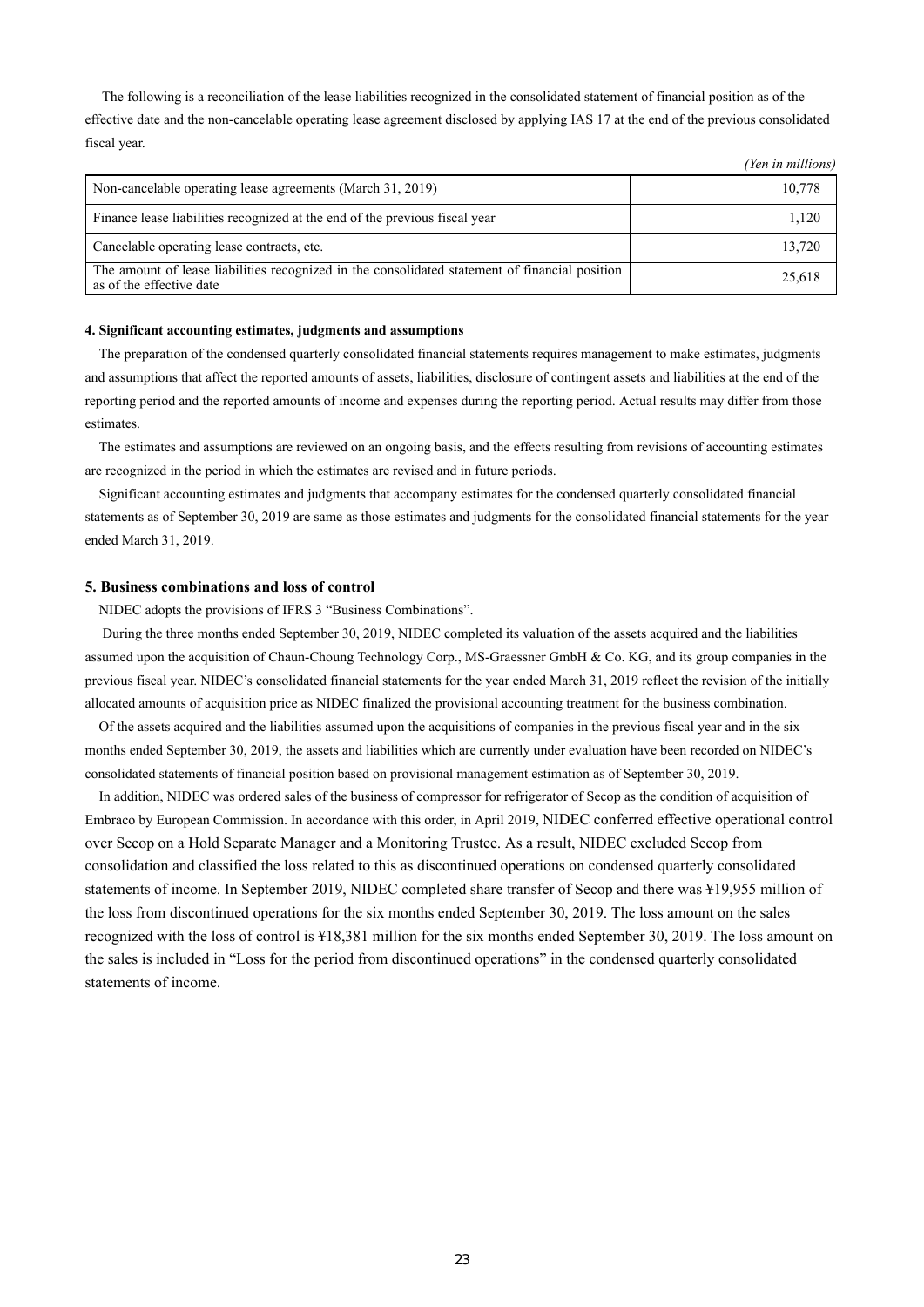# **3. Others**

# **(1) Quarterly Financial Data for the three months ended September 30, 2019 and June 30, 2019**

|                                             |                            | (Yen in millions)  |  |  |  |  |  |
|---------------------------------------------|----------------------------|--------------------|--|--|--|--|--|
|                                             | For the three months ended |                    |  |  |  |  |  |
|                                             | June 30, 2019              | September 30, 2019 |  |  |  |  |  |
| Net sales                                   | 360,874                    | 390,403            |  |  |  |  |  |
| Operating profit                            | 27,811                     | 34,396             |  |  |  |  |  |
| Profit before income taxes                  | 31,114                     | 32,636             |  |  |  |  |  |
| Profit for the period                       | 4,019                      | 24,731             |  |  |  |  |  |
| Profit attributable to owners of the parent | 3,407                      | 24,154             |  |  |  |  |  |

## **(2) Information by Product Category**

For the six months ended September 30, 2018 *(Yen in millions)* 

|                    | Small<br>$\cdot$ $\cdot$<br>precision<br>motors | Automotive<br>Products | Appliance,<br>commercial<br>and industrial<br>products | Machinery | Electronic<br>and<br>optical<br>components | Others | Total   | Eliminations/<br>Corporate | Consolidated |
|--------------------|-------------------------------------------------|------------------------|--------------------------------------------------------|-----------|--------------------------------------------|--------|---------|----------------------------|--------------|
| Net sales:         |                                                 |                        |                                                        |           |                                            |        |         |                            |              |
| External sales     | 228,955                                         | 151,904                | 249,991                                                | 85,413    | 36,968                                     | 2,216  | 755,447 |                            | 755,447      |
| Intersegment       | 848                                             | 969                    | 3,339                                                  | 6,616     | 3,318                                      | 945    | 16,035  | (16,035)                   |              |
| Total              | 229,803                                         | 152,873                | 253,330                                                | 92,029    | 40,286                                     | 3,161  | 771,482 | (16,035)                   | 755,447      |
| Operating expenses | 192,705                                         | 129,978                | 227,069                                                | 76,084    | 36,168                                     | 2,790  | 664,794 | (5,515)                    | 659,279      |
| Operating profit   | 37,098                                          | 22,895                 | 26,261                                                 | 15,945    | 4,118                                      | 371    | 106.688 | (10,520)                   | 96,168       |

For the six months ended September 30, 2019 *(Yen in millions)* 

|                    | Small<br>precision<br>motors | Automotive<br>Products | Appliance,<br>commercial<br>and industrial<br>products | Machinery | Electronic<br>and<br>optical<br>components | Others | Total   | Eliminations/<br>Corporate | Consolidated |
|--------------------|------------------------------|------------------------|--------------------------------------------------------|-----------|--------------------------------------------|--------|---------|----------------------------|--------------|
| Net sales:         |                              |                        |                                                        |           |                                            |        |         |                            |              |
| External sales     | 219,810                      | 150,832                | 270,580                                                | 76,980    | 30,805                                     | 2,270  | 751,277 |                            | 751,277      |
| Intersegment       | 3,262                        | 805                    | 2,608                                                  | 7,561     | 3,133                                      | 968    | 18,337  | (18, 337)                  |              |
| Total              | 223,072                      | 151,637                | 273,188                                                | 84,541    | 33,938                                     | 3,238  | 769,614 | (18, 337)                  | 751,277      |
| Operating expenses | 198,083                      | 138,055                | 254,444                                                | 73,061    | 31,550                                     | 2,906  | 698,099 | (9,029)                    | 689,070      |
| Operating profit   | 24,989                       | 13,582                 | 18,744                                                 | 11,480    | 2,388                                      | 332    | 71,515  | (9,308)                    | 62,207       |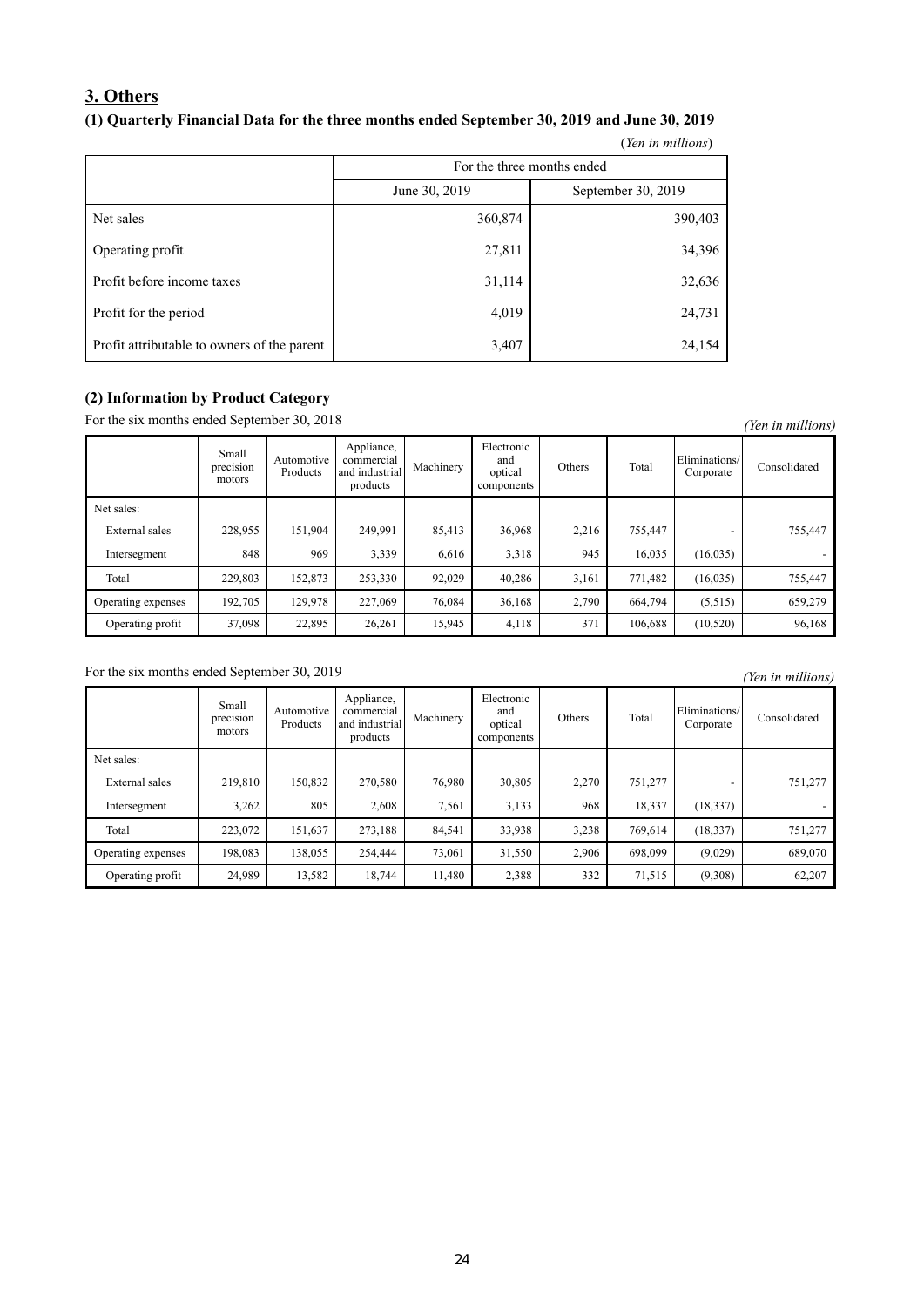## For the three months ended September 30, 2018 *(Yen in millions)*

|                    | Small<br>precision<br>motors | Automotive<br>Products | Appliance,<br>commercial<br>and industrial<br>products | Machinery | Electronic<br>and<br>optical<br>components | Others | Total   | Eliminations/<br>Corporate | Consolidated |
|--------------------|------------------------------|------------------------|--------------------------------------------------------|-----------|--------------------------------------------|--------|---------|----------------------------|--------------|
| Net sales:         |                              |                        |                                                        |           |                                            |        |         |                            |              |
| External sales     | 122,622                      | 74,723                 | 122,975                                                | 42,797    | 18,981                                     | 1,126  | 383,224 |                            | 383,224      |
| Intersegment       | 97                           | 523                    | 1,671                                                  | 3.072     | 1,828                                      | 498    | 7.689   | (7,689)                    |              |
| Total              | 122,719                      | 75.246                 | 124,646                                                | 45,869    | 20,809                                     | 1,624  | 390.913 | (7,689)                    | 383,224      |
| Operating expenses | 102,163                      | 63,256                 | 111,548                                                | 38,124    | 18,646                                     | 1,445  | 335,182 | (2, 433)                   | 332,749      |
| Operating profit   | 20,556                       | 11,990                 | 13,098                                                 | 7,745     | 2,163                                      | 179    | 55,731  | (5,256)                    | 50,475       |

# For the three months ended September 30, 2019 *(Yen in millions)*

Small precision motors Automotive Products Appliance, commercial and industrial products Machinery Electronic and optical components Others Total Eliminations/ Corporate Consolidated Net sales: External sales 111,804 75,344 147,571 38,894 15,635 1,155 390,403 - 390,403 Intersegment 1,347 344 1,331 3,425 1,810 465 8,722 (8,722) Total 113,151 75,688 148,902 42,319 17,445 1,620 399,125 (8,722) 390,403 Operating expenses 98,656 68,873 138,833 36,325 16,348 1,476 360,511 (4,504) 356,007 Operating profit 14,495 6,815 10,069 5,994 1,097 144 38,614 (4,218) 34,396

(Notes) 1. Product categories are classified based on similarities in product type, product attributes, and production and sales methods. 2. Major products of each product category:

(1) Small precision motors: Spindle motors for HDDs, brushless motors, fan motors, vibration motors, brush motors and motor applications, etc.

(2) Automotive products: Automotive motors and components.

(3) Appliance, commercial and industrial products: Home appliance, commercial and industrial motors and related products.

(4) Machinery: Industrial robots, card readers, test systems, press machines and power transmission drives, etc.

(5) Electronic and optical components: Switches, trimmer potentiometers, lens units and camera shutters, etc.

(6) Others: Services, etc.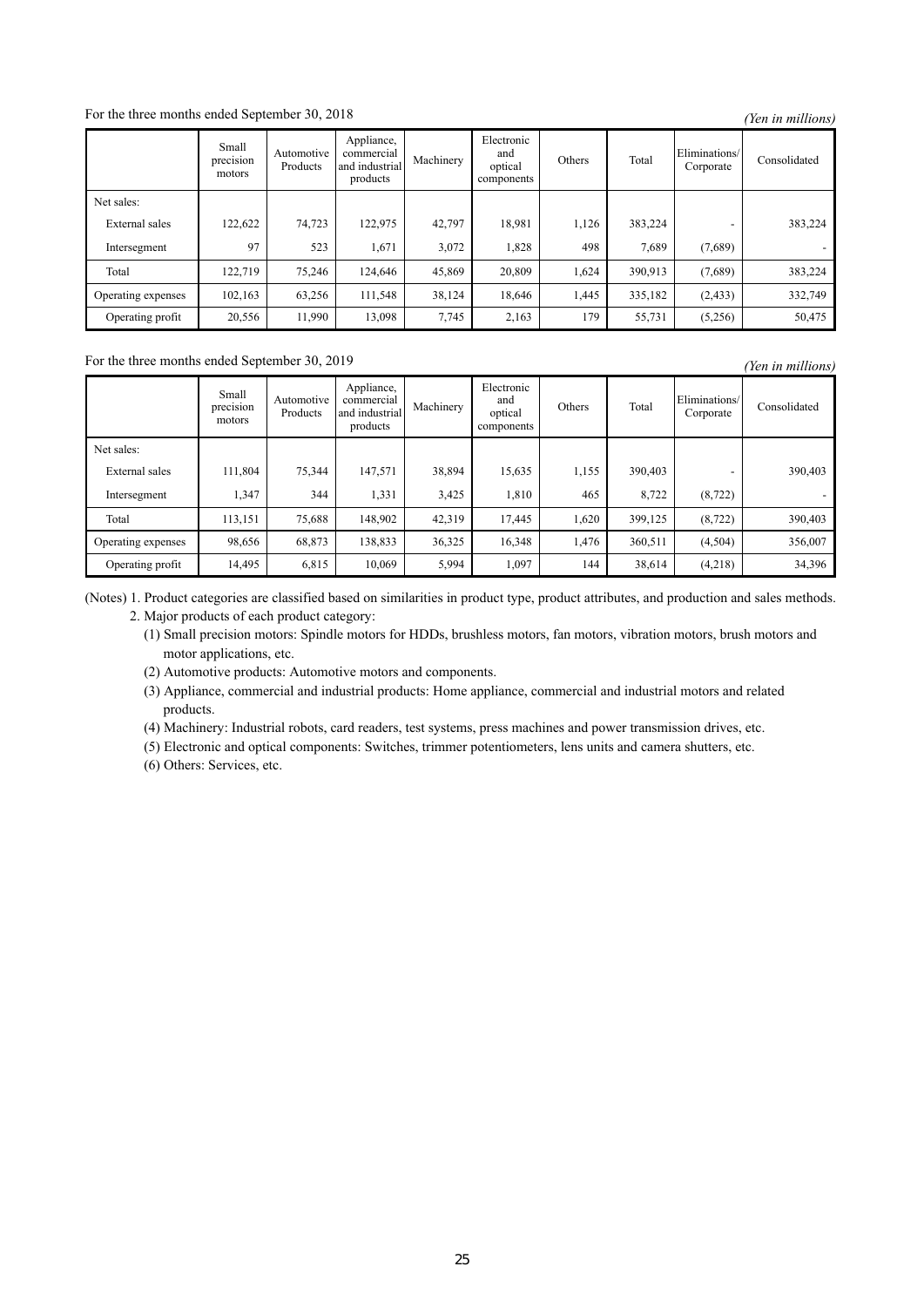# **(3) Sales by Geographic Segment**

| (Yen in millions) |                                        |               |         |               |                      |               |  |  |  |  |
|-------------------|----------------------------------------|---------------|---------|---------------|----------------------|---------------|--|--|--|--|
|                   | For the six months ended September 30, |               |         |               |                      |               |  |  |  |  |
|                   | 2018                                   |               | 2019    |               | Increase or decrease |               |  |  |  |  |
|                   | Amounts                                | $\frac{0}{0}$ | Amounts | $\frac{0}{0}$ | Amounts              | $\frac{0}{0}$ |  |  |  |  |
| Japan             | 155,706                                | 20.6          | 136,739 | 18.2          | (18,967)             | (12.2)        |  |  |  |  |
| U.S.A.            | 128,508                                | 17.0          | 144,768 | 19.3          | 16,260               | 12.7          |  |  |  |  |
| Singapore         | 28,799                                 | 3.8           | 17,891  | 2.4           | (10,908)             | (37.9)        |  |  |  |  |
| Thailand          | 71,887                                 | 9.5           | 59,683  | 7.9           | (12,204)             | (17.0)        |  |  |  |  |
| Germany           | 57,594                                 | 7.7           | 62,914  | 8.4           | 5,320                | 9.2           |  |  |  |  |
| China             | 179,949                                | 23.8          | 174,781 | 23.2          | (5,168)              | (2.9)         |  |  |  |  |
| Others            | 133,004                                | 17.6          | 154,501 | 20.6          | 21,497               | 16.2          |  |  |  |  |
| Total             | 755,447                                | 100.0         | 751,277 | 100.0         | (4,170)              | (0.6)         |  |  |  |  |

*(Yen in millions)*

|           |         | For the three months ended September 30, | Increase or decrease     |       |           |               |  |
|-----------|---------|------------------------------------------|--------------------------|-------|-----------|---------------|--|
|           | 2018    |                                          | 2019                     |       |           |               |  |
|           | Amounts | $\frac{0}{0}$                            | $\frac{0}{0}$<br>Amounts |       | Amounts   | $\frac{0}{0}$ |  |
| Japan     | 78,540  | 20.5                                     | 67,721                   | 17.3  | (10, 819) | (13.8)        |  |
| U.S.A.    | 58,871  | 15.4                                     | 76,194                   | 19.5  | 17,323    | 29.4          |  |
| Singapore | 14,848  | 3.9                                      | 9,415                    | 2.4   | (5, 433)  | (36.6)        |  |
| Thailand  | 36,381  | 9.5                                      | 30,297                   | 7.8   | (6,084)   | (16.7)        |  |
| Germany   | 28,068  | 7.3                                      | 31,258                   | 8.0   | 3,190     | 11.4          |  |
| China     | 94,635  | 24.7                                     | 91,787                   | 23.5  | (2,848)   | (3.0)         |  |
| Others    | 71,881  | 18.7                                     | 83,731                   | 21.5  | 11,850    | 16.5          |  |
| Total     | 383,224 | 100.0                                    | 390,403                  | 100.0 | 7,179     | 1.9           |  |

(Note) The sales are classified by domicile of the seller, and the figures exclude intra-segment transactions.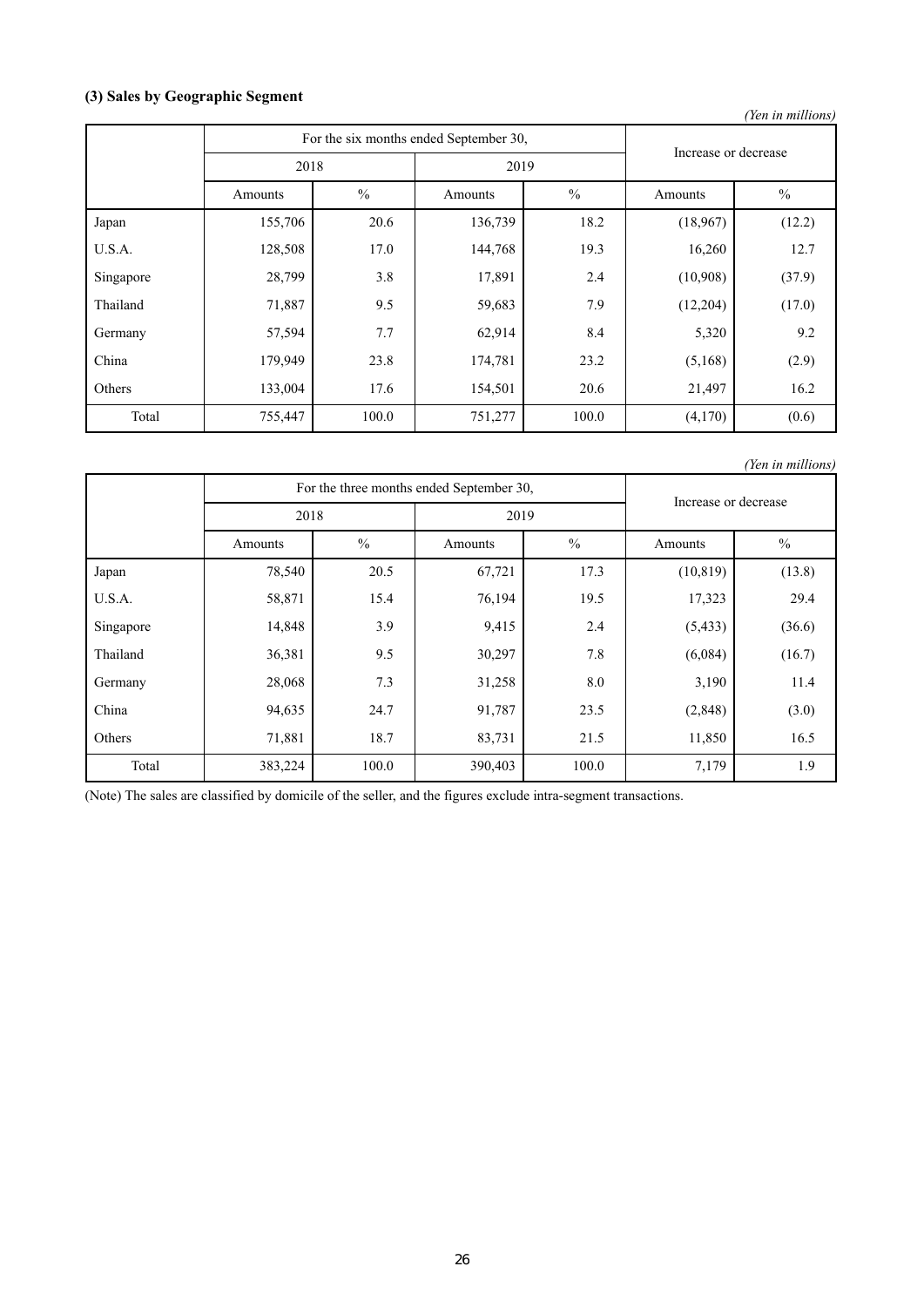# **(4) Sales by Region**

*(Yen in millions)*

|                |         | For the six months ended September 30, |         | Increase or decrease |           |               |  |
|----------------|---------|----------------------------------------|---------|----------------------|-----------|---------------|--|
|                | 2018    |                                        | 2019    |                      |           |               |  |
|                | Amounts | $\%$                                   | Amounts | $\frac{0}{0}$        |           | $\frac{0}{0}$ |  |
| North America  | 150,430 | 19.9                                   | 162,262 | 21.6                 | 11,832    | 7.9           |  |
| Asia           | 363,129 | 48.1                                   | 346,384 | 46.1                 | (16,745)  | (4.6)         |  |
| Europe         | 125,466 | 16.6                                   | 128,958 | 17.2                 | 3,492     | 2.8           |  |
| Others         | 9,035   | 1.2                                    | 17,722  | 2.3                  | 8,687     | 96.1          |  |
| Overseas total | 648,060 | 85.8                                   | 655,326 | 87.2                 | 7,266     | 1.1           |  |
| Japan          | 107,387 | 14.2                                   | 95,951  | 12.8                 | (11, 436) | (10.6)        |  |
| Total          | 755,447 | 100.0                                  | 751,277 | 100.0                | (4,170)   | (0.6)         |  |

*(Yen in millions)*

|                |         | For the three months ended September 30, | Increase or decrease     |       |         |               |  |
|----------------|---------|------------------------------------------|--------------------------|-------|---------|---------------|--|
|                | 2018    |                                          | 2019                     |       |         |               |  |
|                | Amounts | $\frac{0}{0}$                            | $\frac{0}{0}$<br>Amounts |       | Amounts | $\frac{0}{0}$ |  |
| North America  | 75,619  | 19.7                                     | 80,327                   | 20.6  | 4,708   | 6.2           |  |
| Asia           | 186,850 | 48.7                                     | 183,847                  | 47.1  | (3,003) | (1.6)         |  |
| Europe         | 62,333  | 16.3                                     | 65,464                   | 16.8  | 3,131   | 5.0           |  |
| Others         | 4,540   | 1.2                                      | 12,579                   | 3.2   | 8,039   | 177.1         |  |
| Overseas total | 329,342 | 85.9                                     | 342,217                  | 87.7  | 12,875  | 3.9           |  |
| Japan          | 53,882  | 14.1                                     | 48,186                   | 12.3  | (5,696) | (10.6)        |  |
| Total          | 383,224 | 100.0                                    | 390,403                  | 100.0 | 7,179   | 1.9           |  |

(Note) The sales are classified by domicile of the buyer, and the figures exclude intra-segment transactions.